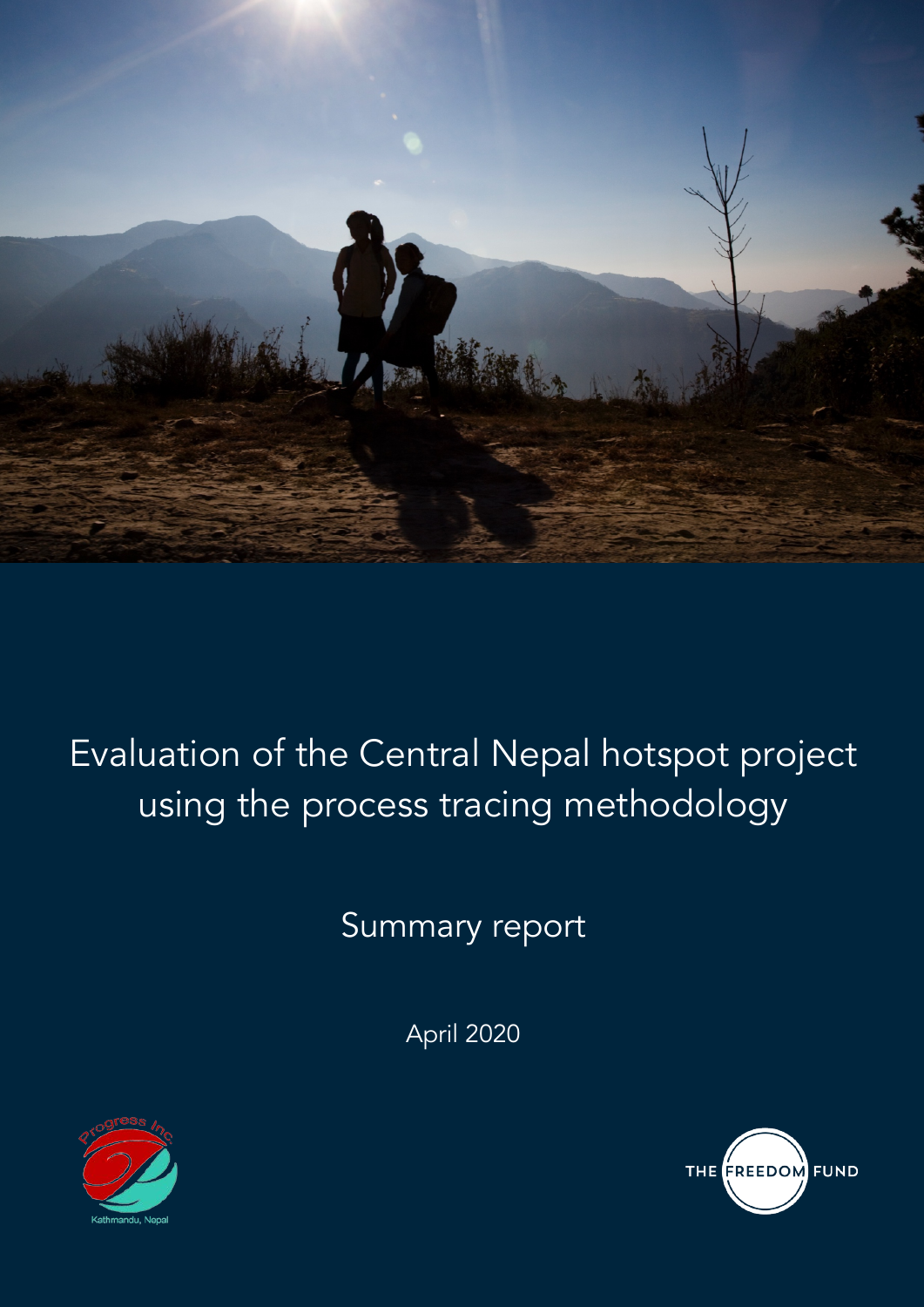## Executive summary

Since 2015, the Freedom Fund has been operating the Central Nepal hotspot project, supporting a network of locallybased non-governmental organisations to reduce the number of children working in the Adult Entertainment Sector (AES) in the Kathmandu Valley. These are venues where young women and girls are often engaged in harmful work, and where the commercial sexual exploitation of children is known to take place.

In 2019, the Freedom Fund commissioned Progress Inc. to conduct an independent evaluation of the Central Nepal Hotspot to assess progress since inception. The purpose of this evaluation is twofold: i) to assess the contribution of the hotspot project towards the observed reduction in prevalence of minors in the AES, and ii) to examine other aspects of the hotspot project's performance.

#### Process tracing - the reduction in the prevalence of minors in the AES

It is understood that there has been a notable reduction in the numbers of minors working in Kathmandu's AES. A prevalence study by Dank et al. 2019 found significantly lower numbers than those estimated by several studies a decade prior (Terre des hommes 2009, Shakti Samuha 2008, MWCSW 2008 and NHRC 2004). Reducing the number of minors working in the AES sector has been the overarching goal of the hotspot, and in order to determine the extent to which the hotspot project contributed towards this impact a Process Tracing methodology was employed. In this evaluation, Process Tracing starts from a known outcome – in this case the reduction of minors - and examines the preceding events and activities that collectively led to the outcome. This study comprises a sample of 103 interview and group discussion respondents, including both stakeholders who are engaged in and external to the project.

The vast majority of study participants agreed or somewhat agreed (78%) that the reported reduction in minors aligned to what they had witnessed personally. Five potential pathways leading to this change were assessed. There was a strong consensus that the two pathways which resulted in demand-side changes – namely (1) increased government inspections of venues and (2) changes in the law – had been the most instrumental in reducing the numbers of minors working in the AES. Of the stakeholders interviewed, 60% (42 out of 70) noted these two outcomes as being the most impactful. This view was widely expressed among different stakeholder groups within and external to the hotspot project, including AES workers, AES venue owners and managers, government representatives and NGO partners. The high number of mentions and the diverse range of stakeholders who concurred on this point, makes this a highly credible finding.

Within each of these two causal pathways, the evaluation examined the specific activities and outcomes that made the strongest contribution to the realisation of the pathway. Details are provided on pages 5 & 6.

This assessment also involved identifying key actors whose efforts drove the observed changes. Among respondents who believed increased inspections to be the main causal mechanism for reducing the prevalence of minors: 90% acknowledged the role played by the Freedom Fund's partner NGOs in bringing this about. This sentiment was most strongly expressed among owners and managers of AES venues. Among interviewees who believed changes in the law were the most important mechanism for reducing the prevalence of minors, 64% credited the work of the NGOs. This

THE FREED OM FUND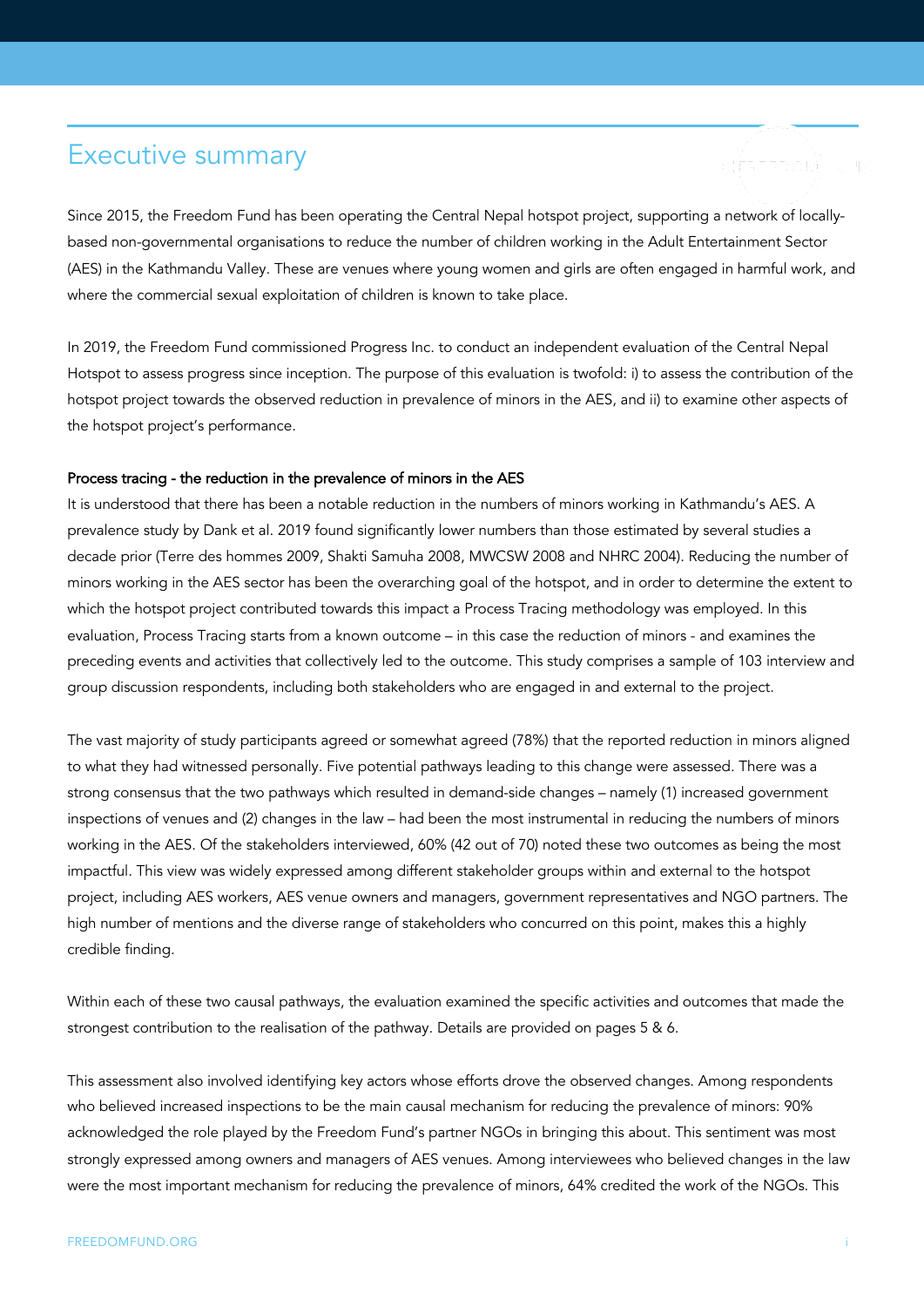was most strongly expressed among AES workers and central government. Collectively, this provides robust evidence that the partner NGOs have played a pivotal role in reducing the demand for minors in the AES.

#### Other evaluation findings - progress against stated objectives

While the process tracing focused on the higher-level impact, the rest of the evaluation examined the progress of the hotspot against its original objectives and against the OECD DAC evaluation criteria of effectiveness, efficiency, relevance, and sustainability. During the period 2015 – 2018 the hotspot project had been working towards three objectives. This evaluation concludes there has been considerable progress towards these objectives, although this has been more evident in some areas than others.

#### 1) Create systems and services necessary for the minors to speedily, safely, and permanently leave the sector where

CSEC exists: The project has supported AES workers to create alternative livelihood options for workers to permanently exit the sector. The hotspot has also promoted individual empowerment and well-being of those still within the sector - 64% of workers interviewed felt they were more aware of their rights after being associated with Freedom Fund partners. While AES workers highlighted the importance of vocational services and education support, there were questions about whether these were sufficiently aligned to the jobs market and of sufficient scale to be effective.

#### 2) Reduce the use of children in the industry by influencing customers and employers not to engage minors: As

mentioned above, the project played an important role leading to the reduction of minors working in the AES. In addition to this higher-level work, direct outreach with owners and managers has also resulted in improved practices of AES employers, including age verifications, better working conditions and less arbitrary pay. This finding was evident when comparing between AES venues within and outside of the hotspot project. The deterrence effect of legal cases against employers and venues was also raised by a number of respondents, with news of the 299 legal cases supported by Freedom Fund partners spreading through business and social networks. Furthermore, the hotspot project has begun working towards shifting norms of venue customers, and a behaviour change campaign was launched in 2019. The evaluators see demand-side interventions as having been particularly effective and recommend that they be a continued focus.

3) Prevent children from being recruited into jobs that put them at risk of commercial sexual exploitation: The project has contributed towards prevention by positively shifting attitudes among community members in source communities where minors are at-risk of knowingly or unknowingly entering the AES. The shift was achieved by spreading awareness about the risk of unsafe migration and increasing parents' willingness to keep their daughters in school.

Results of the project are considered proportionate to the comparatively limited financial and human resources that were devoted to this pillar of the work. By bringing together local NGO partners to share learning and plan joint actions, the hotspot model is efficient by pooling project resources and knowledge, as well as amplifying the effects of advocacy to government and businesses. However, the review highlighted some areas where improvements in efficiency could be made, such as narrowing down the scope of activities performed by partners and encouraging each organisation to develop more specialist services and expertise.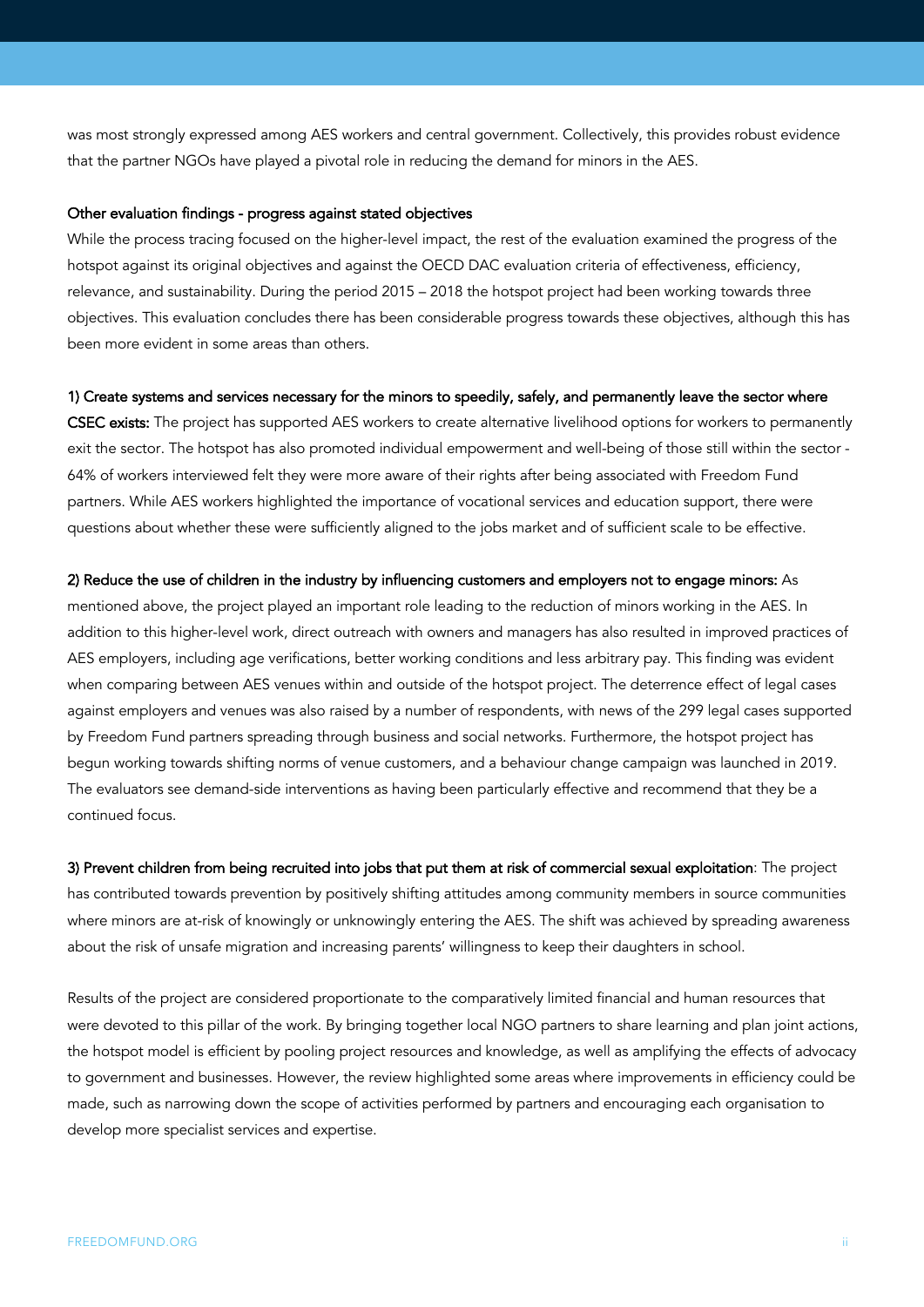The project has had an impact on local systems and these changes hold a degree of permanency - there have been changes in the law, changed behaviours amongst local law enforcement, an anti-trafficking movement in Kathmandu has been spurred and a Community of Practice established amongst NGOs – these outcomes should represent durable change. Nonetheless, there are concerns about outcomes backsliding after the project ends. There is limited viability for NGOs to maintain current activities without continued external funding, and it should be a priority for the Freedom Fund and its partners to find other funding sources or to handover the activities to other entities, preferably the local government.

Finally, although this project has been effective in reducing the number of children working in AES venues, the broader goal of ending CSEC in the Kathmandu Valley is not fully realised. There is emerging evidence that some elements of the commercial sex industry have shifted to more hidden settings – such as in less formal AES venues, on the street and through online forums. In response to this, continued attention and interventions are still needed to tackle the sexual exploitation of children in the Kathmandu Valley.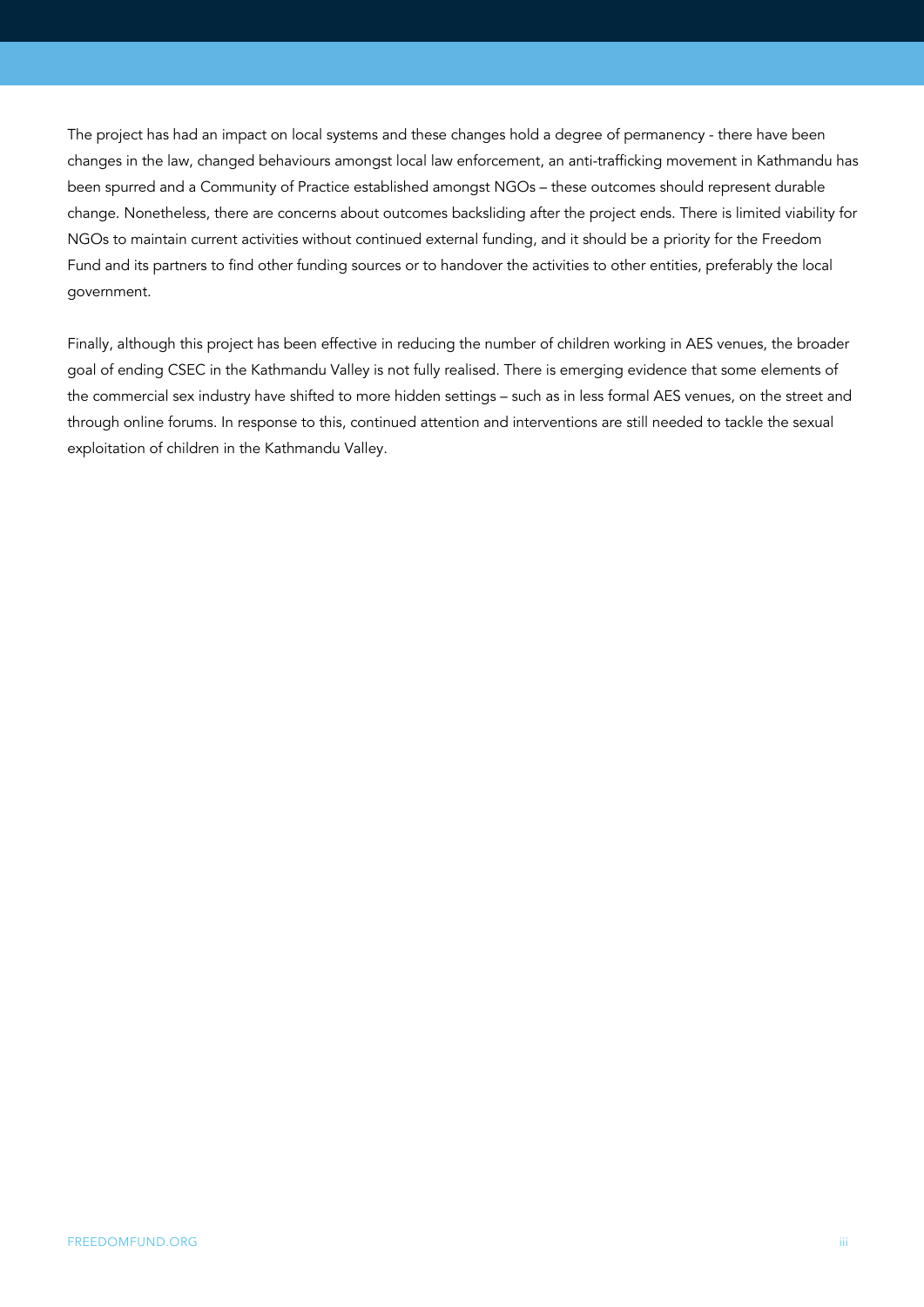## Table of contents

## Acronyms

| AES            | <b>Adult Entertainment Sector</b>                                                         |
|----------------|-------------------------------------------------------------------------------------------|
| <b>CSEC</b>    | Commercial Sexual Exploitation of Children                                                |
| <b>DAC</b>     | Development Assistance Committee                                                          |
| FF.            | Freedom Fund                                                                              |
| <b>INGO</b>    | International Non-governmental Organisation                                               |
| <b>MAC</b>     | <b>Monitoring Action Committee</b>                                                        |
| <b>MWCSW</b>   | Ministry of Women, Children & Social Welfare National                                     |
| <b>NCRC</b>    | National Child Rights Council                                                             |
| <b>NHRC</b>    | Human Rights Commission Nepal                                                             |
| <b>NGO</b>     | Non-governmental Organisation                                                             |
| OECD DAC       | Organisation for Economic Co-operation and Development's Development Assistance Committee |
| <b>WOFOWON</b> | Women Forum for Women in Nepal                                                            |
|                |                                                                                           |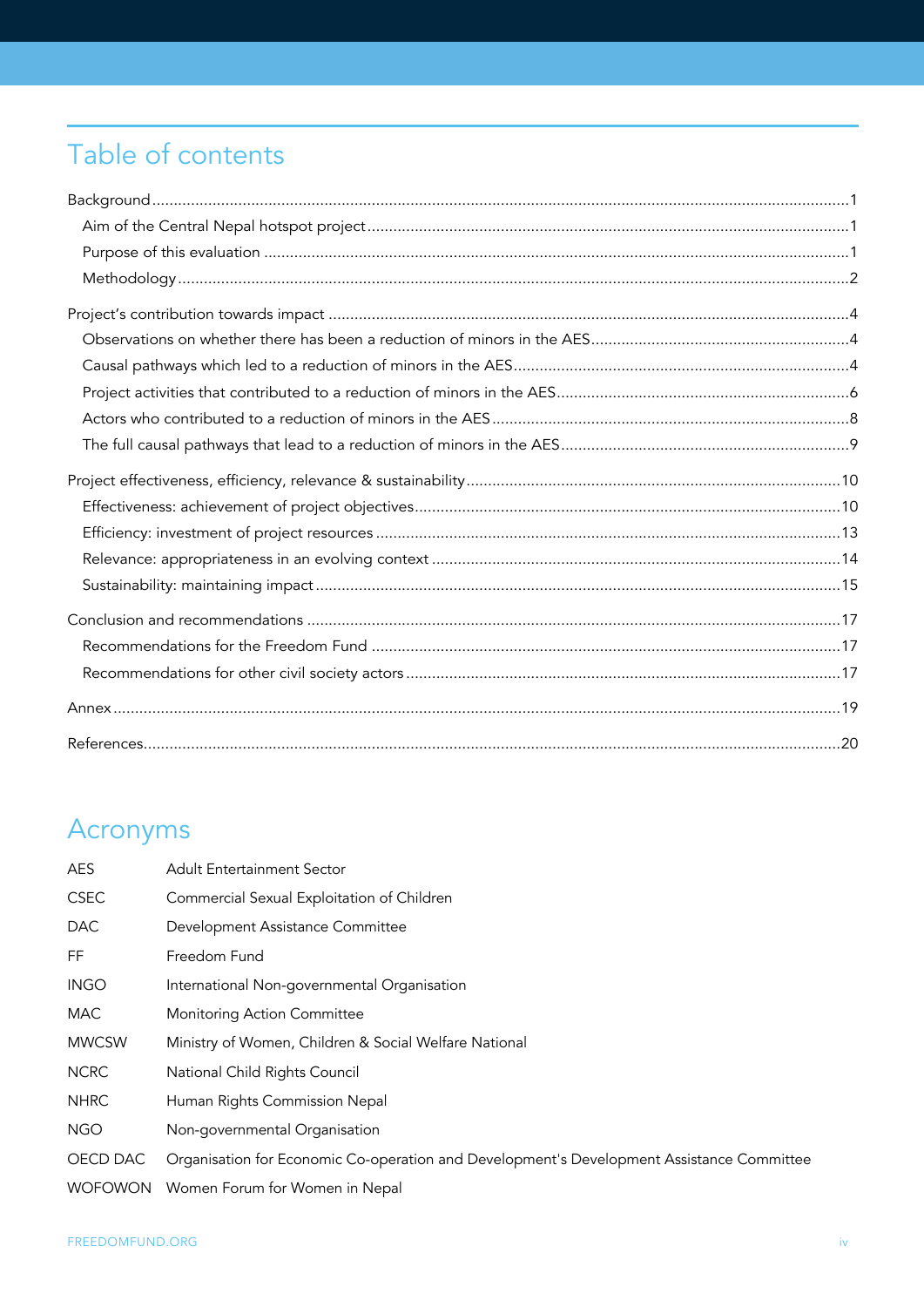## Background

## Aim of the Central Nepal hotspot project

In recent years, there has been a notable growth in venues that make up the adult entertainment sector (AES) in Nepal. These are venues where young women are often engaged in harmful work, and where the commercial sexual exploitation of children (CSEC) is known to take place. The nature of this exploitation varies across venues, ranging from workers being made to flirt with customers to being forced to engage in intimate activities and sexual intercourse.

The Freedom Fund (FF) is a global organisation that identifies and invests in frontline efforts to eradicate modern slavery in countries and sectors where it is most prevalent. Since August 2015, FF and its local partners have been working in the Kathmandu Valley to reduce the number of children working in the AES. During the period of 2015 to 2018, the project's objectives were the following (although they have since been revised in 2019):

- 1. Strengthen the ecosystem to help minor girls (and others) leave commercial sex work.
- 2. Reduce demand for minor girls in the adult entertainment sector and commercial sex work.
- 3. Reduce the number of minor girls entering into commercial sex work and jobs or industries, which put them at risk of entering commercial sex work.

The Freedom Fund project employs a 'hotspot' approach, with a focus on identifying and funding an exemplary group of local non-governmental organisations (NGOs) to work in a complementary and comprehensive manner. The range of hotspot activities include preventing vulnerable girls from entering the AES, supporting existing workers in safely and permanently exiting harmful work, prosecuting exploitative employers and customers, as well as drawing on the NGOs' expertise to inform laws and government policies.

A 2019 prevalence study by Dank et al 2019 commissioned by the Freedom Fund, suggests a significant reduction in the number of minors in the AES over the past decade. Dank's study estimates approximately 10,000 females working in the AES in Kathmandu Valley – of which 1,600 are minors. Earlier estimates by the NGO Terre des hommes (2009), NGO Shakti Samuha (2008), the Ministry of Women, Children & Social Welfare (2008) and National Human Rights Commission Nepal (2004) all reported much higher numbers, ranging from 1,760 to 13,200 minors working in the AES.

#### Purpose of this evaluation

The purpose of this evaluation was to assess the contribution of the hotspot towards the observed reduction in prevalence of minors in the AES, as well as examine the overall performance of the hotspot project.

The key evaluation questions were:

- 1. What has been the contribution of the hotspot project, if any, in reducing the prevalence of minors within the AES? [Contribution towards impact]
- 2. To what extent has the hotspot and its partners made progress towards the three stated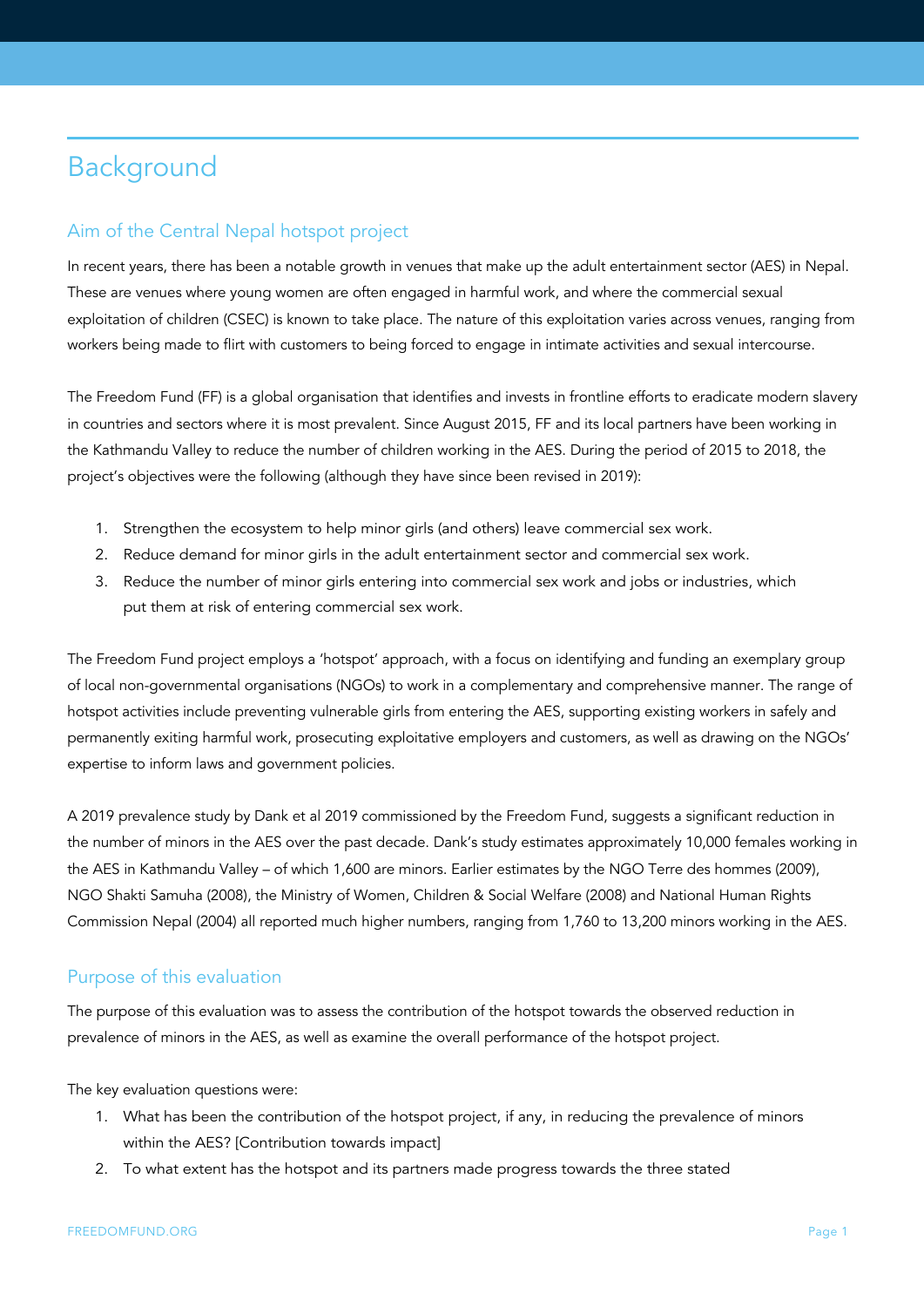objectives? [Effectiveness]

- 3. Based on the impact achieved as a result of partner activities, are the results proportional to the investment of time and resources? [Efficiency]
- 4. Considering the change in context, are the hotspot's current goal and objectives still relevant? Are there any emerging priorities or activities that should be incorporated into future hotspot activities or any existing activities that could be deprioritised? [Relevance]
- 5. To what extent is the progress of outcomes likely to be sustained? What should the focus be for the remainder of the funded period to ensure that the impact achieved thus far is maintained and that the reduction in the prevalence of minors in the AES continues? [Sustainability]

The results of this evaluation are intended to produce actionable recommendations for the remainder of the Freedom Fund's project funding, as well as provide lessons learnt for other civil society groups and funders who work with the AES or on the issue of CSEC in Nepal.

### Methodology

The process tracing method was selected for this evaluation as it is well suited for identifying and assessing causal inferences, particularly where there is a known outcome (ie, the reduction in prevalence of minors) and the aim is to look back in time to identify probable actions and events (within and outside of the hotspot project) that contributed to the outcome.

The particular method used in this evaluation was one adapted from Ricks and Liu (2018). The steps followed are outlined below:



One unique feature of process tracing is the systematic collection and triangulation of qualitative evidence, which is used to compare the strength of evidence and draw conclusions about the likely causal pathway/s that led to the known outcome. This is done via the use of 'tests' to compare the quality of evidence for and against possible causal pathways ('hypotheses'). In the context of this evaluation, the tests were adapted to assess the following:

- 1. The amount of evidence that show change through a particular causal pathway this is deemed as having *necessary* evidence; and
- 2. The extent to which there are divergent sources of evidence that corroborate a particular causal pathway – this is deemed as having *sufficient* evidence.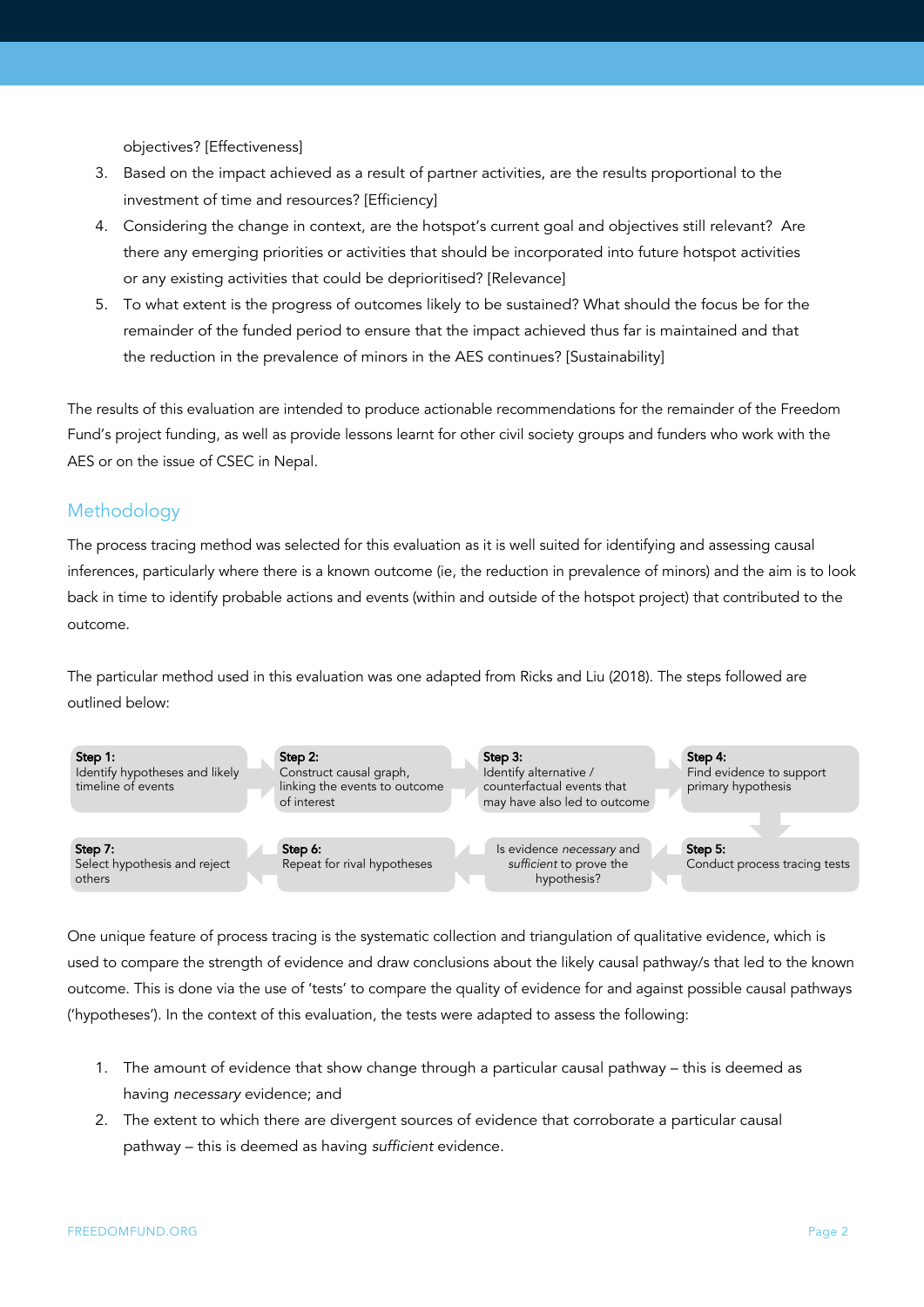The collection of evidence in this evaluation was entirely qualitative, based on feedback from 103 stakeholders – made up of 70 respondents who provided input via one-on-one semi-structured interviews, plus 33 participants through focus group discussions. This sample consisted of a broad range of stakeholders, it included people directly involved with the hotspot project (either as participants of project activities or NGO staff) as well as those who were fully external to the project. Among participants of project activities – namely: prospective/current/former AES workers, owners/mangers of AES venues and community group participants in source communities – the selection of respondents was randomised to elicit diverse views across those who were strongly and weakly engaged with the project. The randomisation was done at three levels: firstly by selecting randomised activities, secondly by randomising NGOs who perform the activities, and thirdly by randomising participants within those project activities. The table below illustrates the sampling method for each stakeholder group.

| Stakeholders interviewed       |                                                                                      | Sampling method                            | Sample size    |
|--------------------------------|--------------------------------------------------------------------------------------|--------------------------------------------|----------------|
| Internal to<br>hotspot project | Partner organisations (includes TA partner)                                          | All hotspot partners                       | 14             |
|                                | <b>AES</b> workers<br>- Current workers<br>- Former workers<br>- Prospective workers | Randomised from list<br>(partner referral) | 10<br>9<br>4   |
|                                | AES venue owners & managers                                                          | Randomised from list<br>(partner referral) | 5              |
|                                | Freedom Fund hotspot management team                                                 | Purposive                                  | 3              |
| External to<br>hotspot project | AES workers not being supported by the project                                       | Snowball (independent)                     | 6              |
|                                | AES venue owners & managers not being engaged Randomised from list<br>by the project | (independent)                              | 3              |
|                                | NGOs and INGOs working in similar sector                                             | Purposive (independent)                    | 3              |
|                                | Police                                                                               | Purposive (independent)                    | $\overline{2}$ |
|                                | Community group representatives                                                      | Purposive (independent)                    | 2              |
|                                | Government officials<br>Central government<br>Local government                       | Purposive (independent)                    | 5<br>4         |
| Total                          |                                                                                      |                                            | 70             |

Survey questionnaires and interview guides were developed jointly by Progress Inc and the Freedom Fund. All interviews were conducted by trained Progress Inc staff, in either Nepali or English depending on the respondents' preferences. Field work took place between April and May 2019 and the evaluation timeline is as follows:

| Apr 2019                  | Apr - May 2019               | Jun - Aug 2019      | Sep 2019         | Dec 2020       |
|---------------------------|------------------------------|---------------------|------------------|----------------|
| Desk-based review of      | One day of training followed | Qualitative data    | Draft report     | Final report   |
| project documents and     | by four weeks of interviews. | cleaning, coding,   | submitted to the | incorporating  |
| relevant research on AES. | All interviews were          | analysis and report | Freedom Fund fo  | Freedom Fund's |
| Finalisation of research  | conducted by Progress Inc.   | writing.            | review.          | feedback.      |
| protocols and interview   | staff: Pooja Koirala, Amanda |                     |                  |                |
| guides.                   | Manandhar Gurung, Bibhav     |                     |                  |                |
|                           | Basnet.                      |                     |                  |                |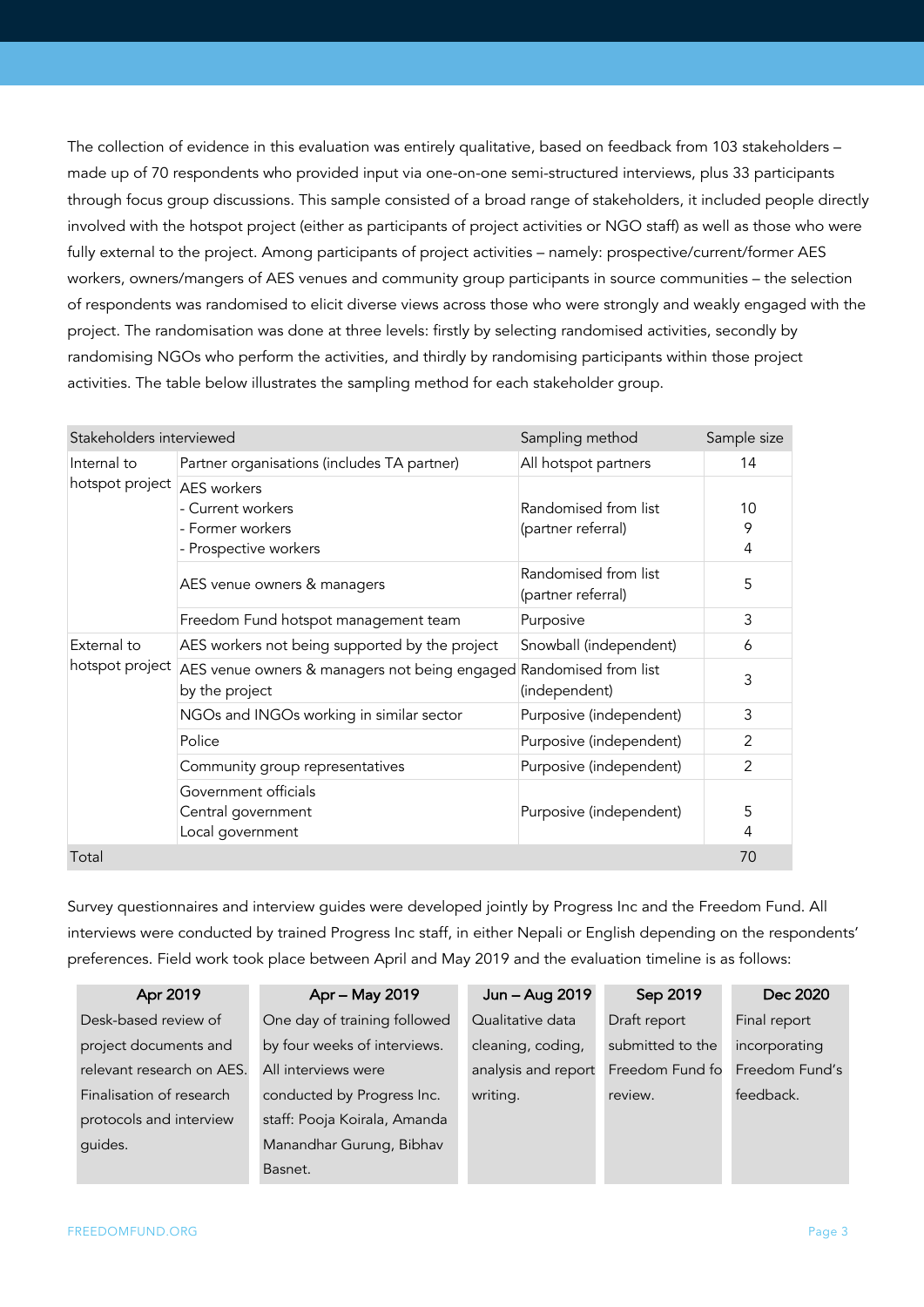## Project's contribution towards impact

### Observations on whether there has been a reduction of minors in the AES

The evaluation began by assessing the extent to which the respondents' own experience and observations aligns with the findings of the recent prevalence study, which indicated a reduction in the number of minors working in the AES in Kathmandu.



\*Government & local authorities refers to representatives from central government, local government and the police \*\* Presented in an order proportionate to group size

The vast majority of stakeholders (78%) agreed or somewhat agreed that there had been a reduction in the number of minors working in the AES when compared with three years ago. These stakeholders were varied in their perspectives and direct exposure to the issue, which gives strength to this finding.

## Causal pathways which led to a reduction of minors in the AES

Below is the framework derived from the project's theory of change, with five causal pathways (represented vertically) which could all theoretically lead to the project goal of reducing the prevalence of minors. The pathways are not meant to be mutually exclusive, rather they could progress concurrently and also in mutually reinforcing ways.

Based on feedback from the evaluation respondents, there was a strong consensus that the two pathways focusing on demand-side changes – namely the (1) increased inspections of venues and (2) changes in law, most notably the passing of the Children's Act 2075 (2018) – had the strongest effects on reducing the prevalence of minors in the AES. Of the stakeholders interviewed, 60% of them (42 out of 70) noted these two actions as being the most impactful. This view was widely expressed among different stakeholder groups within and external to the hotspot project, including AES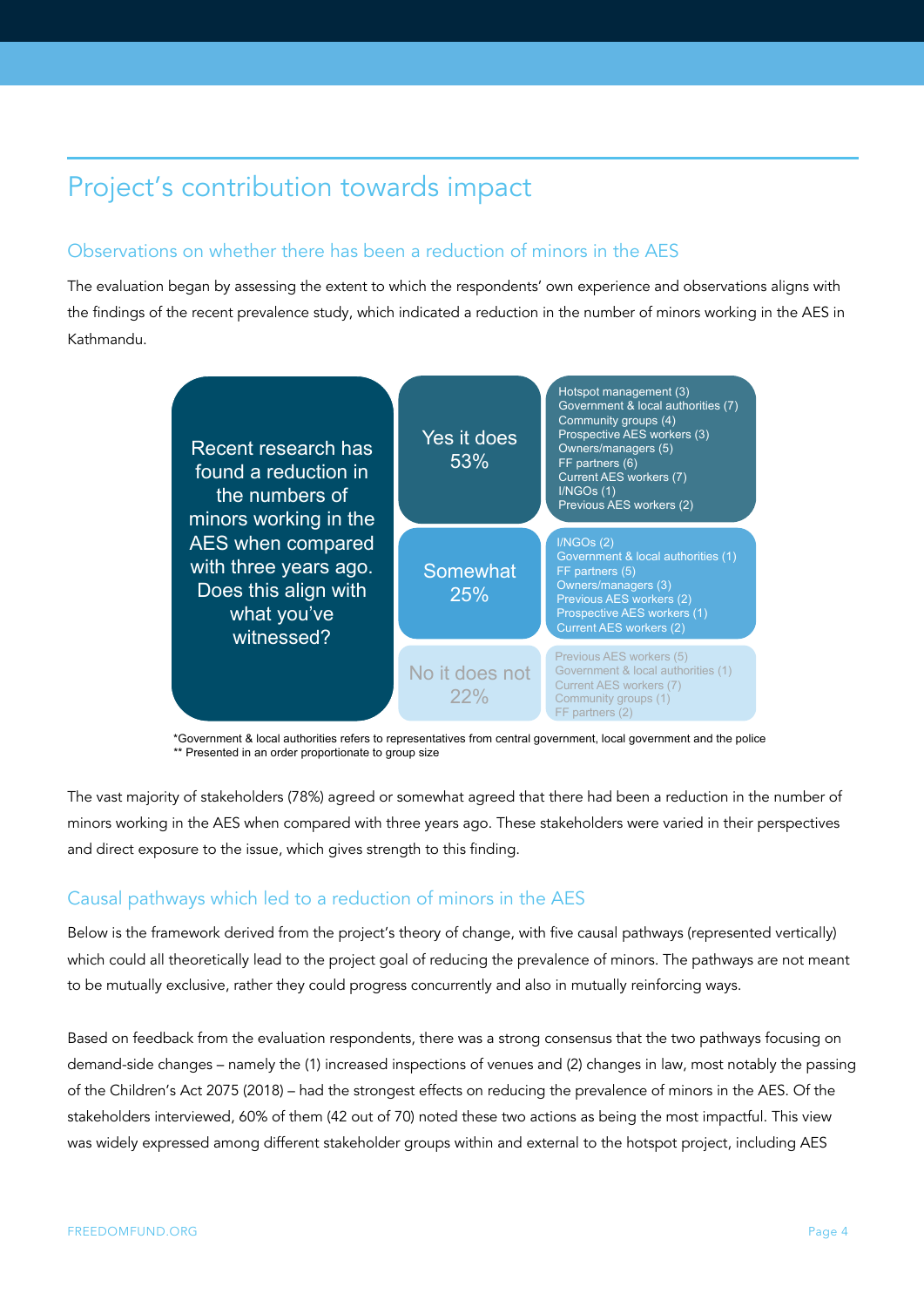workers, AES venue owners & managers, government representatives and NGO partners. The high number of mentions and the diverse range of stakeholders who concurred on this point, makes this a strongly credible finding.



*"When the government created the policy, it 'hit' them [the venue owners]… Police are now monitoring better, and they are realizing that children in these venues is an issue to be concerned about." – local NGO supported by the Freedom Fund.*

The role of increased inspections and changes in the law were seen as intertwined by many of the interviewees. For some, the threat of inspection was believed to be the biggest deterrent factor, and inspections had increased because there were changes in the law; for others, the fact that the law had changed was the biggest deterrent factor, although, this was effective because there was also implementation of this law, and increased inspections were in effect ensuring owners were clear about the punitive implications of not adhering.

The other three pathways, focusing on supply side-changes, were far less frequently mentioned by the respondents as the cause for the reduced prevalence of minors. Nine of the respondents (13%) credited the reduction in unsafe migration from source villages as a key contributor to the reduced prevalence of minors in the AES. In particular, they cited the effectiveness of the awareness campaigns in highlighting the risk of their children migrating unaccompanied to Kathmandu as well as promoting a higher value among parents to keep their daughters in school. The other two pathways – relating to actions to support existing, former and prospective AES workers – received only a few mentions, each of these pathways was credited by five respondents (7%) only.

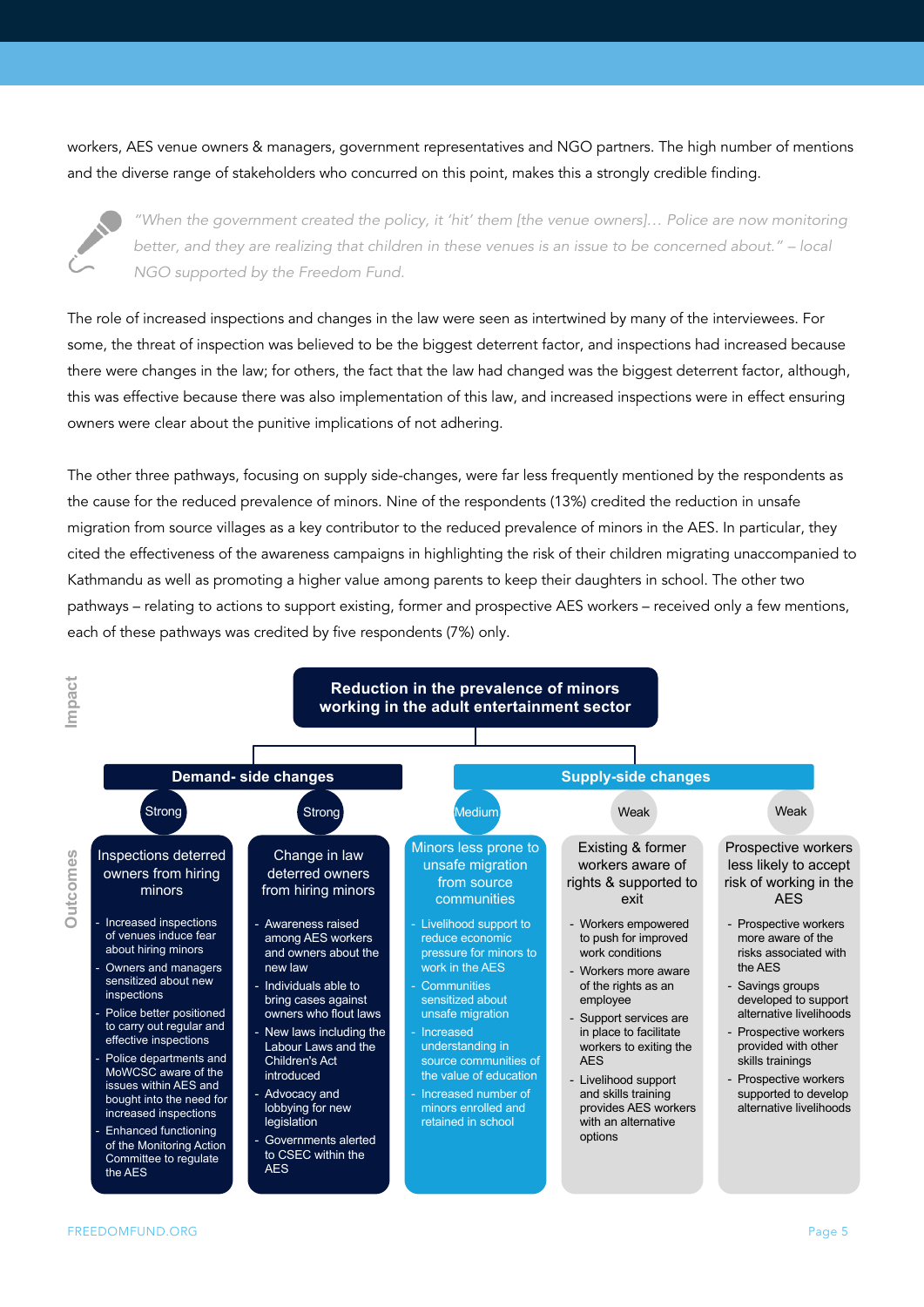### Project activities that contributed to a reduction of minors in the AES

Within each of the causal pathways, the evaluation examined the specific activities that made the strongest contribution to the observed reduction in the prevalence of minors in the AES. The range of activities delivered by the Freedom Fund partners are listed below, and the extent to which each activity led to the causal pathway being realised is indicated by the colour ranking system (green = strong, amber = medium, red = weak):



**Outcomes**

**Outcomes**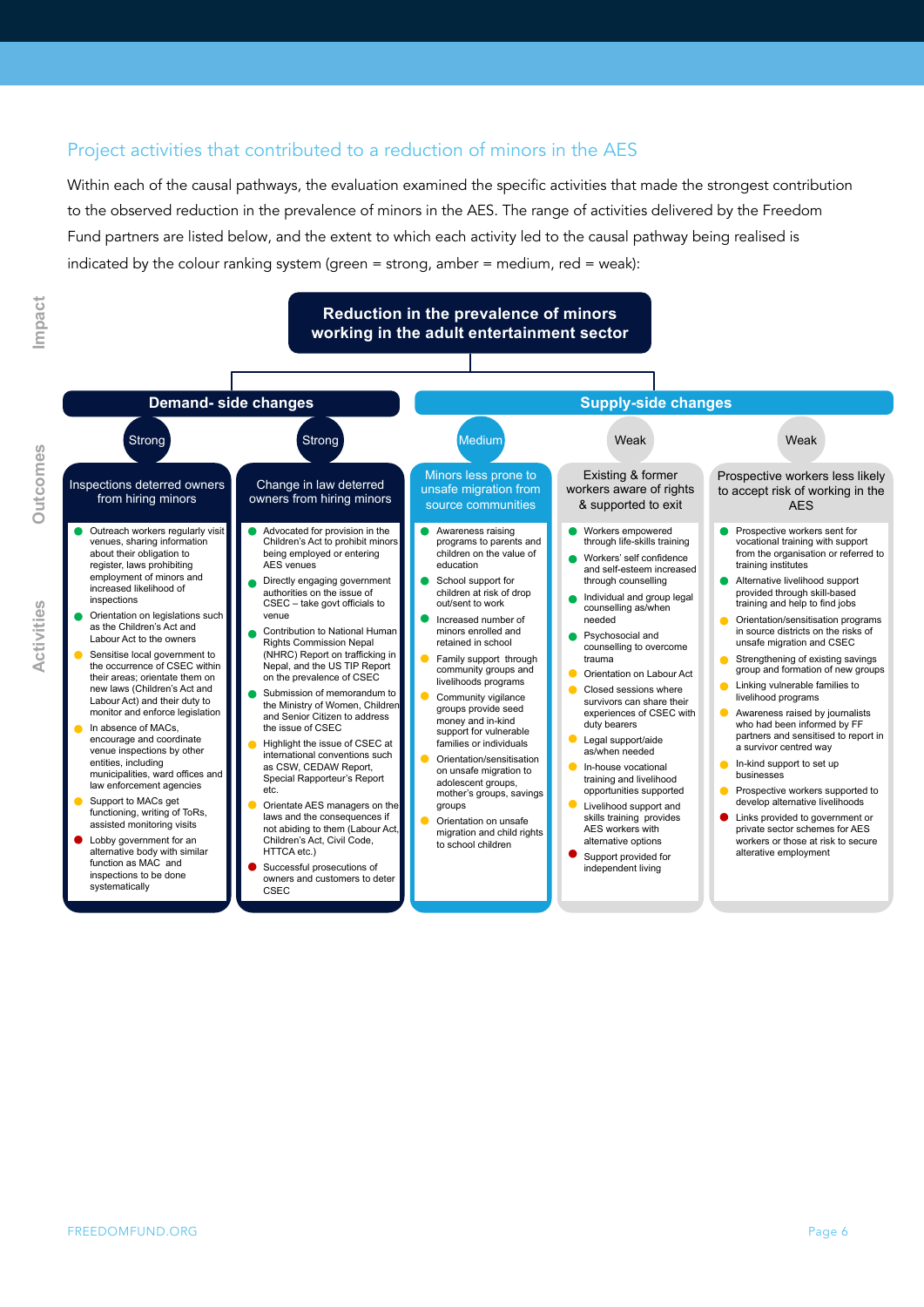### The importance of direct services for survivors and at-risk workers

The findings above suggest that direct services may not be the main mechanism for ending exploitation in the AES. While recognising this, the evaluation team would like to make a distinction between macro-level systems change and individual needs, especially the needs of survivors and those at high-risk of extreme exploitation.

Direct services are highly impactful for the survivors and at-risk individuals who access them. Feedback from the women and girls interviewed highlights that direct services drastically improve their day-to-day experiences and longer-term trajectory.

Counselling and livelihood support have helped to empower workers to safely leave the sector and find alternative livelihoods. While direct services also inform workers about their rights and give them the confidence to push for them to be met, helping them to improve their experience at work and reduce or eliminate the exploitation experienced.

## Awareness raising needs to be complemented by broader structural changes

These results seem to suggest that even though girls and women may be made aware of the levels of exploitation in the AES, they also need viable alternatives and the freedom to exercise their choice.

The limitations of awareness campaigns is the reason why the FF hotspot project conducts awareness raising always in parallel with other structural interventions. These include setting up workplace grievance mechanisms to give adult workers a greater voice in challenging the hiring of minors, and directly supporting children to safely exit employment and reenrol into education.

The FF recognises that better knowledge can improve individual decisions and actions. But in addition, girls and women also need to have mechanisms that enable and protect them against the pressure exerted by employers and earning expectations from families.

Stakeholders from across the spectrum attributed the reduced number of minors in the sector to demand-side changes. This feedback was most strongly expressed by owners/managers, government (national and local), I/NGOs and hotspot management, and the vast majority of the FF partners saw this as the main factor. That a diverse range of respondents concurred with this observation gives significant weight to this pathway. Furthermore, these stakeholders have typically been involved for a number of years and sit at a level where they observe overall trends.

> 63% of those interviewed believed reduced demand has led to the reduction in minors in the AES

Owner/managers (8) Government & local authorities (9) I/NGOs (3) Hotspot management (3) FF partners (10) Community groups (2) Current AES workers (6) Prospective AES workers (1) Previous AES workers (2)

\* Presented in an order proportionate to group size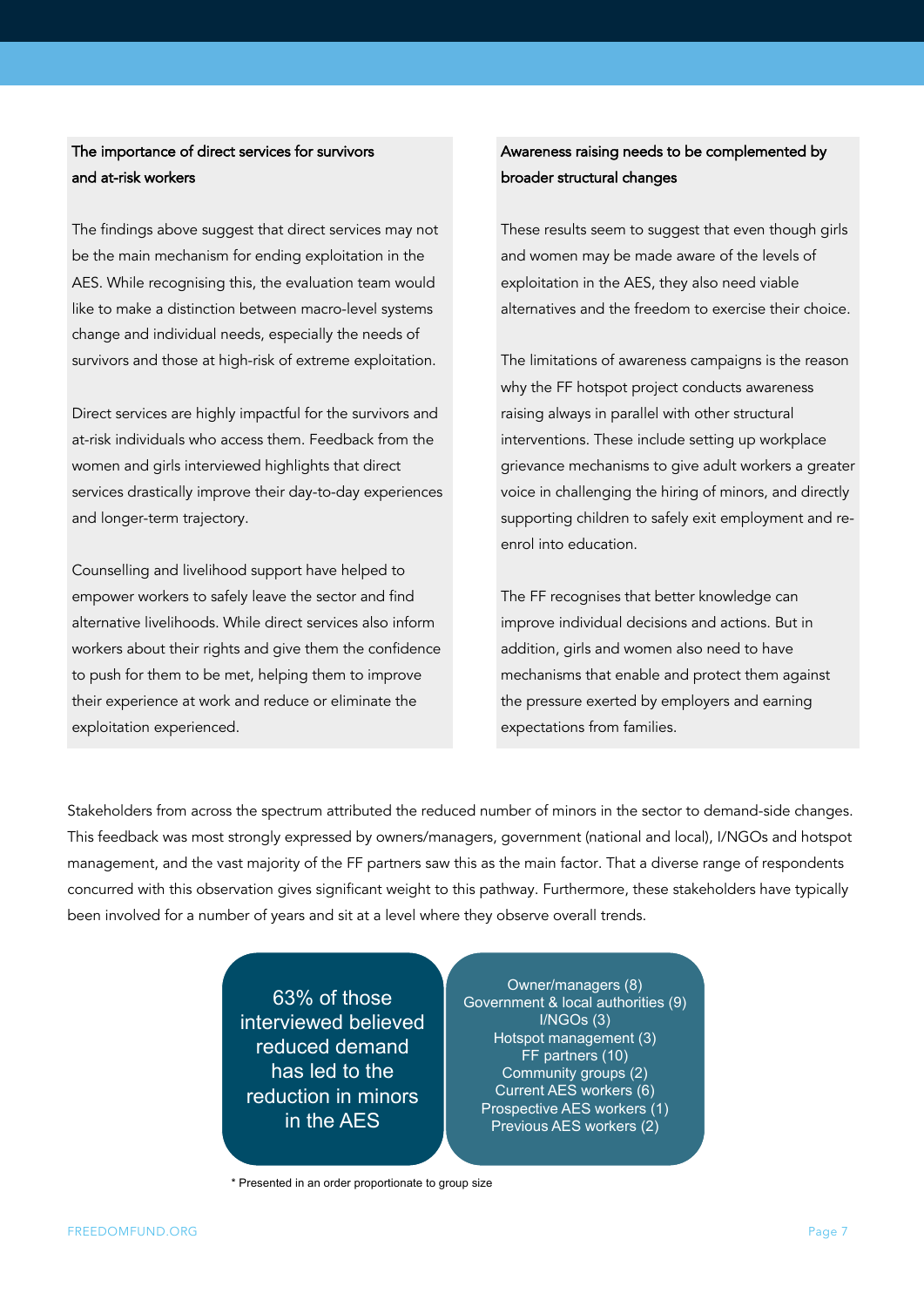The role of increased inspections and changes in the law were seen as intertwined by many of those interviewed. For some the threat of inspection was believed to be the biggest deterrent factor, and inspections had increased because there were changes in the law; for others, the fact that the law had changed was the biggest deterrent factor, although this was effective because there was also implementation of this law. Either way, the efforts invested into advocating for the AES to be incorporated into the Children's Act and Labour Act, making employers aware of the new laws, and coordinating inspections and raids were all seen as highly pivotal to reducing the demand for minors in the AES.

#### Actors who contributed to a reduction of minors in the AES

Part of the scope of this evaluation was to also identify the key actors whose efforts were most critical in driving the observed changes. Among respondents who believed inspections to be the main causal pathway for reducing the prevalence of minors: 90% acknowledged the role played by the NGOs in bringing this about and this sentiment was most strongly expressed among owners and managers of AES venues. Among interviewees who believed a change in the law was the most important mechanism in reducing the prevalence of minors, 64% credited the work of the NGOs, most strongly expressed among AES workers and central government. Collectively, this provides robust evidence that NGOs, most of whom are supported by the Freedom Fund, have played a pivotal role in reducing the demand for minors in the AES.



As stakeholders have different incentives for highlighting their own work or demoting the work of another group, weights were applied to control for these potential biases – after weighting the results the order and distribution remained the same. Results presented above are without the weighing.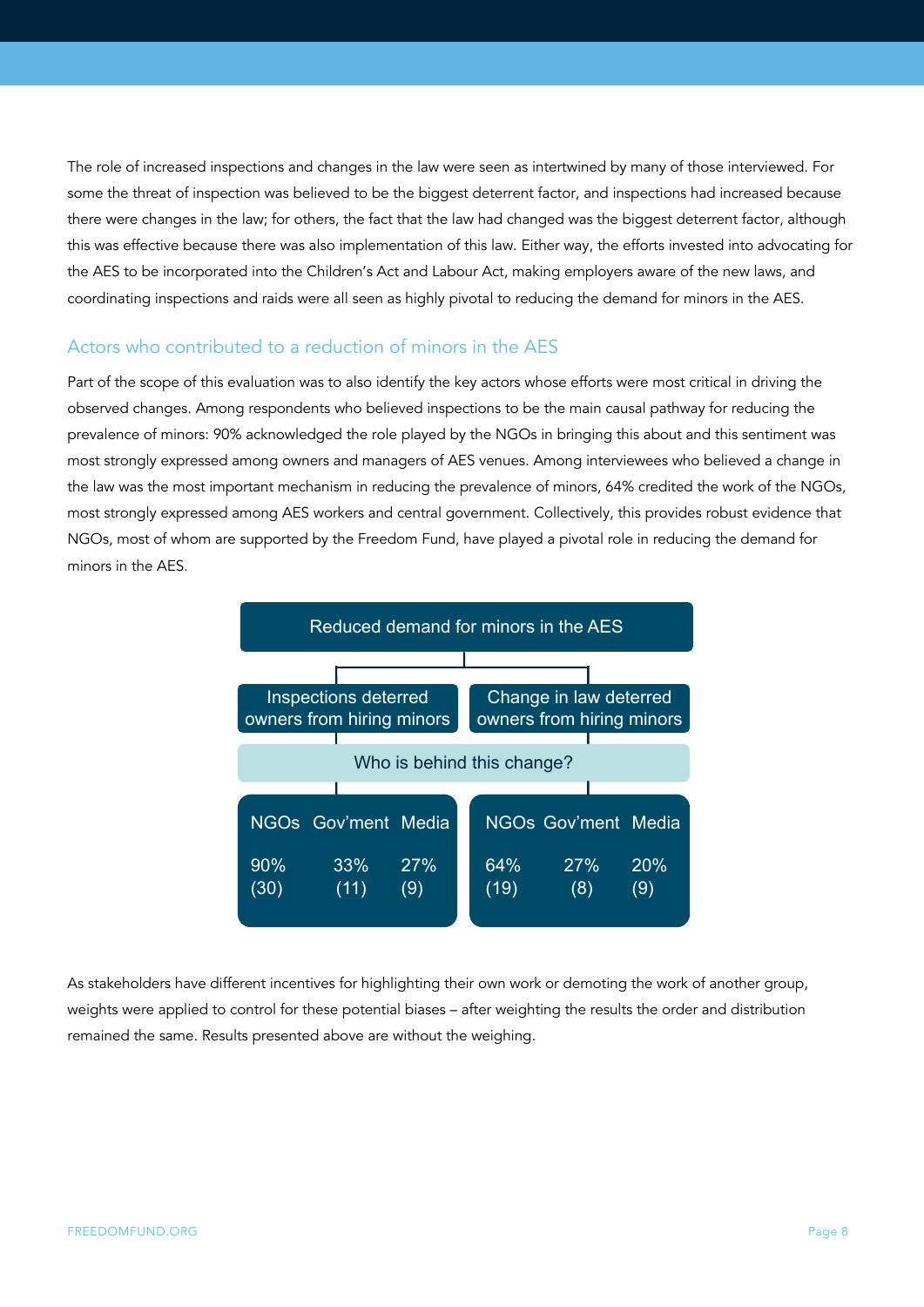## The full causal pathways that lead to a reduction of minors in the AES

#### Primary causal pathway established:



#### Secondary causal pathway established:



In contrast of minors enrolled and retained and retained in schools  $\mathcal{L}$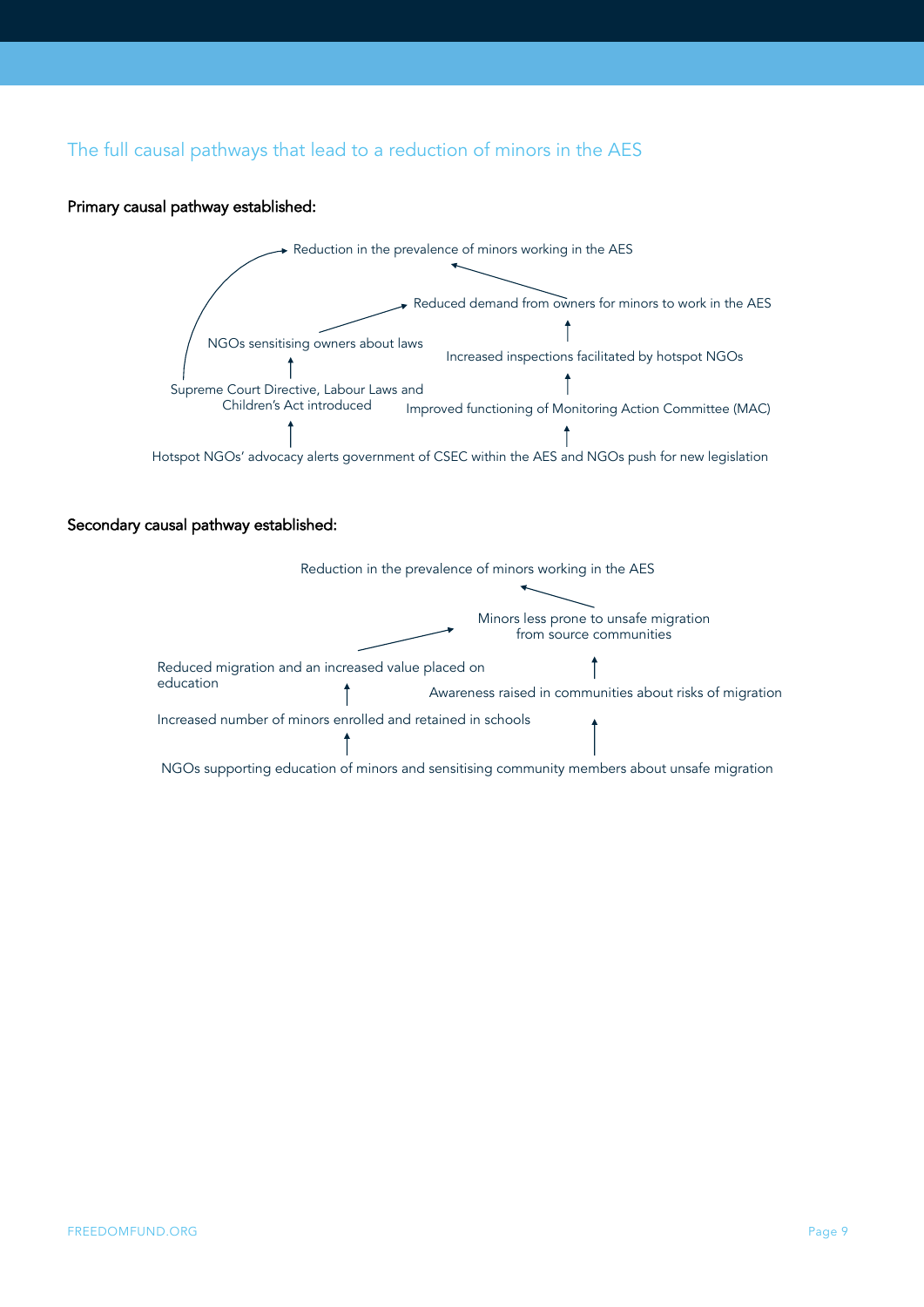## Project effectiveness, efficiency, relevance & sustainability

While the process tracing component of the evaluation looked at the broader picture in assessing the contribution of the project to the observed impact (ie, a reduction the prevalence of minors in the AES), this section focuses on examining the performance of the hotspot project itself. The research questions are categorised into four themes: effectiveness, efficiency, relevance and sustainability – in line with the evaluation criteria recommended by the Organisation for Economic Co-operation and Development's Development Assistance Committee (OECD DAC).

### Effectiveness: achievement of project objectives

*Under the theme of 'effectiveness', the evaluation has sought to answer the following questions:*

- The extent to which the hotspot and its partners have made progress towards the three stated objectives?
- *The extent to which the hotspot contributed towards the reduction in the prevalence of sexual exploitation of minors within AES (including via community and prevention work)?*

This evaluation considers the hotspot to have made significant progress towards the three project objectives – although progress has been much more straightforward for some of the objectives, and more complex in others.

## Objective 1 - create systems and services necessary for the minors to speedily, safely, and permanently leave the sector where CSEC exists

The Freedom Fund partners have mainly adopted a "soft" approach to supporting workers in ending existing forms of exploitation within the AES, and to help workers – particularly minors - safely and permanently exit the AES over the medium term.

The majority of AES workers associated with the project stated they now feel more empowered and confident - 64% of workers interviewed felt they were more aware of their rights after being associated with FF partners. For some, this meant being able to refuse activities of a sexual nature, or being aware of rights about pay and benefits, for others this was not accepting emotional and or physical violence. Their description was also echoed by the venue owners interviewed, who noted that workers have become more vocal and demanding of their conditions of work.



*"We know that we should be getting payment according to time we worked, different salaries according*  to time [i.e. part time vs full time], that there should be no touching without permission otherwise it *counts as harassment even if it is just hand holding. We don't have to go with anyone, even if the owner says so, we are not slaves." - AES worker participating in the hotspot project.*

AES workers participating in the project highlighted the importance of vocational training, income generation and educational support in helping them explore alternative employment outside of the AES sector, however they also noted that the business grants offered by NGOs were too small to be of real use.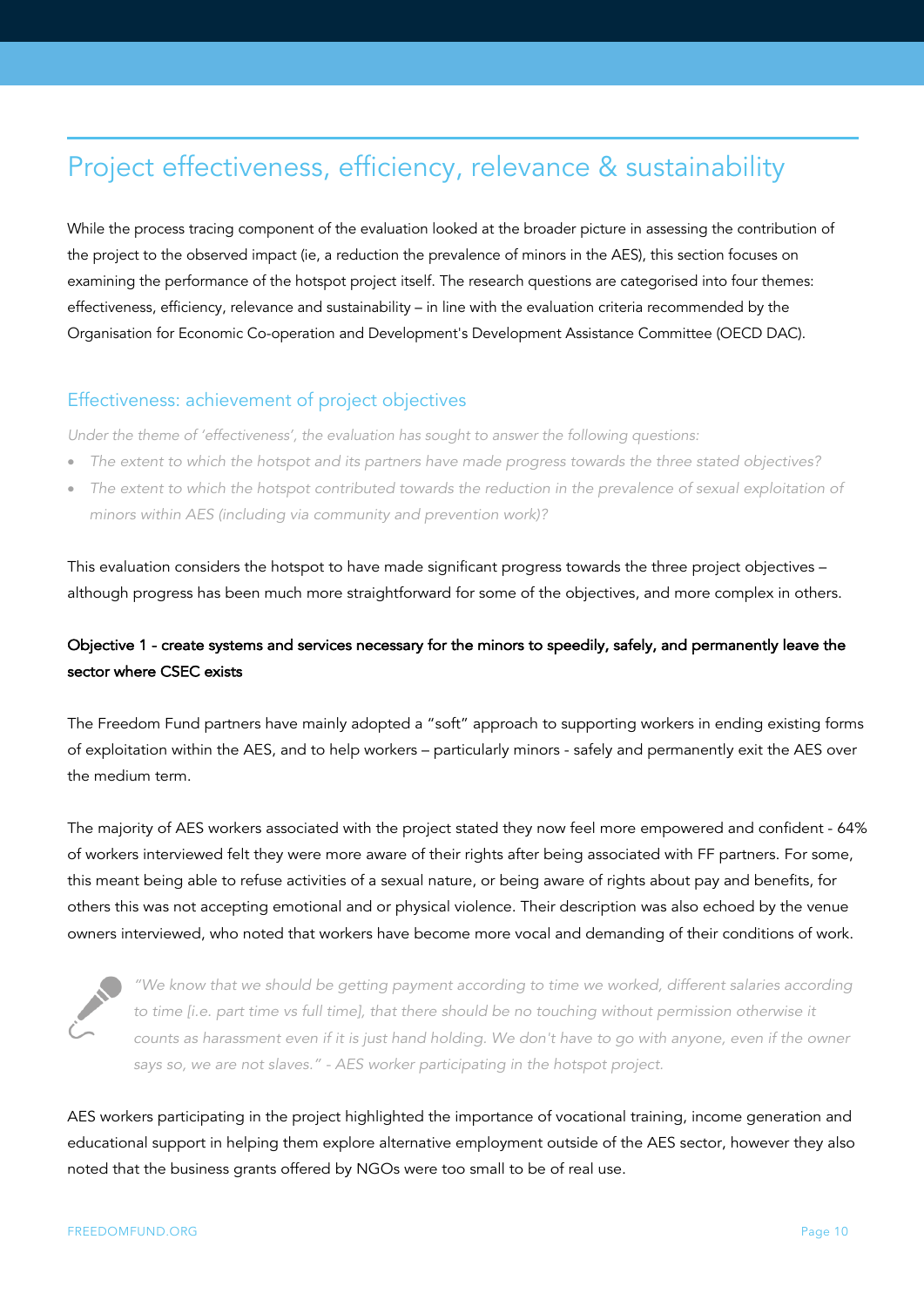In contrast to the Freedom Fund approach, the government bodies take a penalising stance towards to the AES, with monitoring by bodies such as the Monitoring Action Committees, and police raids for inspections or arrests. While these are essential in terms of long-term and overall reduction of demand by owners as described in the prior sections of this report above, it does not appear to assist minors to exit the AES in a sustainable manner. In these raids, minors being employed would also be arrested which would be traumatic for them. Minors would also be summarily fired or left without work, and without an alternative livelihood, minors would have no choice but to return to the sector for work.



*"Other work [outside of the AES] are difficult to get without an education… there's no choice, we have to survive, we have to eat." – a former AES worker.*

To minimise the unintended harm of raids and arrests, it's important that FF partners continue to work directly with workers to promote individual empowerment and well-being, and create alternatives for workers to gradually, safely and permanently exit from the sector.

## Objective 2 - reduce the use of children in the industry by influencing customers and employers not to engage minors

As detailed in the earlier sections, this evaluation has found that the hotspot activities have made a remarkable achievement in reducing demand for minors in the AES – primarily through legislative changes and increased inspections. Interviewees have credited FF's NGO partners for their visible role during the policy making process, and subsequently working with lower-levels of government to implement the policies through inspections and raids.

A further form of deterrence, prosecution of owners and customers, has also been pursued by the project. Since the hotspot began, 299 legal cases have been supported by FF partners. These cases are believed to have created a deterrent to engaging with minors – with news of arrests and prosecutions spreading through business and social networks. However, to truly reduce the demand for children, these punitive approaches need to be complemented with other activities to challenge systemic business practices and social norms.

To date, many of the hotspot activities have focused on shifting the practice of employers, and the evaluation has found that the project has been very effective towards this objective. As detailed in our analysis of the causal pathways, policy change and police inspections facilitated by FF partners have resulted in concrete change among venue owners and managers. The employers and AES workers who are supported by the project have seen increased age verification requested by employers and better working conditions such as improved working hours and less arbitrary pay. During individual interviews with the five owners engaged with the project, all of them were aware of the Children's Act and Labour Act and knew about the punitive repercussions if these were not followed. In contrast, employers and AES workers not engaged with the project noted that there has been no change in the hiring of minors and exploitative working conditions – which suggests that FF partners are having a direct effect on the employers engaged with the project, and this change is not uniform across all employers in the AES.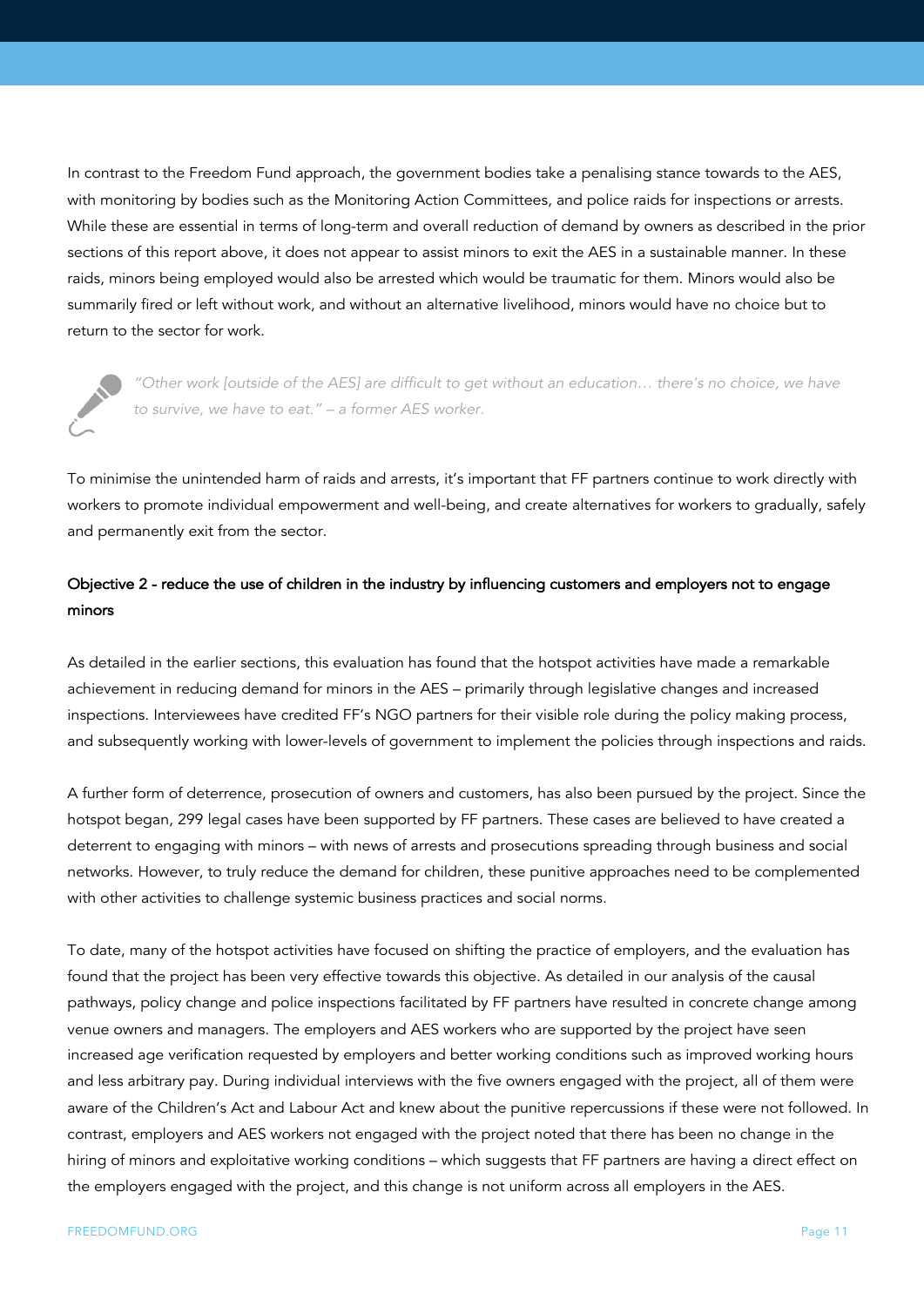In relation to shifting norms among AES customers, the evaluation has found only nascent hotspot activities working toward this objective. In 2018, the Freedom Fund published the report 'Minors in Kathmandu's adult entertainment sector: What's driving demand?' which was the first ever report looking at the issue of CSEC in Nepal through a perpetrator lens. This was followed by a behaviour change campaign in April 2019 targeting men who frequent AES venues to improve their knowledge, attitudes and behaviours towards minors in the AES. The results of the behaviour change campaign will be released in early 2020. The evaluation team recommends that the hotspot project could do more work directly targeting customers.

#### Objective 3 - prevent children from being recruited into jobs that put them at risk of commercial sexual exploitation

This objective is delivered primarily through activities to create awareness at the community level about unsafe migration, discourage young people from entering the AES sector, and support at-risk young girls to obtain jobs outside of the AES.

The project activities have positively created attitudinal change among the community members, by spreading awareness about negative aspects of unsafe migration. Of the 9 at-risk women and girls interviewed (4 in Kathmandu and 5 in rural source communities), 6 of them were familiar with the risks of unsafe migration and sex trafficking, and spoke about the dangers of unaccompanied minors heading to the city to look for jobs. This increased awareness has been further reinforced by the formation of local protection committees that work as watchdogs to prevent trafficking in the area, the effectiveness of this was acknowledged by a member of the local government and the role of FF partners in the formation was credited.

Working in parallel with the above, the community level campaigns also emphasise the value of keeping girls in school – which has resulted in a clear attitudinal shift among parents. At the beginning of the project, NGOs often have to play a visible role in supporting the education of underprivileged children, who would have otherwise been compelled to quit studies to look for jobs. However, the community group members interviewed remarked that things are different now, with many parents encouraging their children to continue their education rather than sending them off to work.

The changes observed in the source villages that are supported by the project are highly encouraging. In the case of Sindhupalchowk, the positive effects of the intervention has been impressive enough to convince the local government to scale up the educational support intervention. However, perhaps in areas where FF partners are operating, unsafe migration to the city and into the AES has reduced or even stopped, but there are still new entrants from other source areas. This objective is being fulfilled in areas that partners are operational in, but unfortunately the tide will not be stemmed without national coverage. Therefore, raising awareness of unsafe migration and sex trafficking is an activity the government should become responsible for.



*"Due to the awareness of the risks associated with AES, job preference is shifting towards unskilled wage work, mining along rivers etc." – local NGO supported by the Freedom Fund.*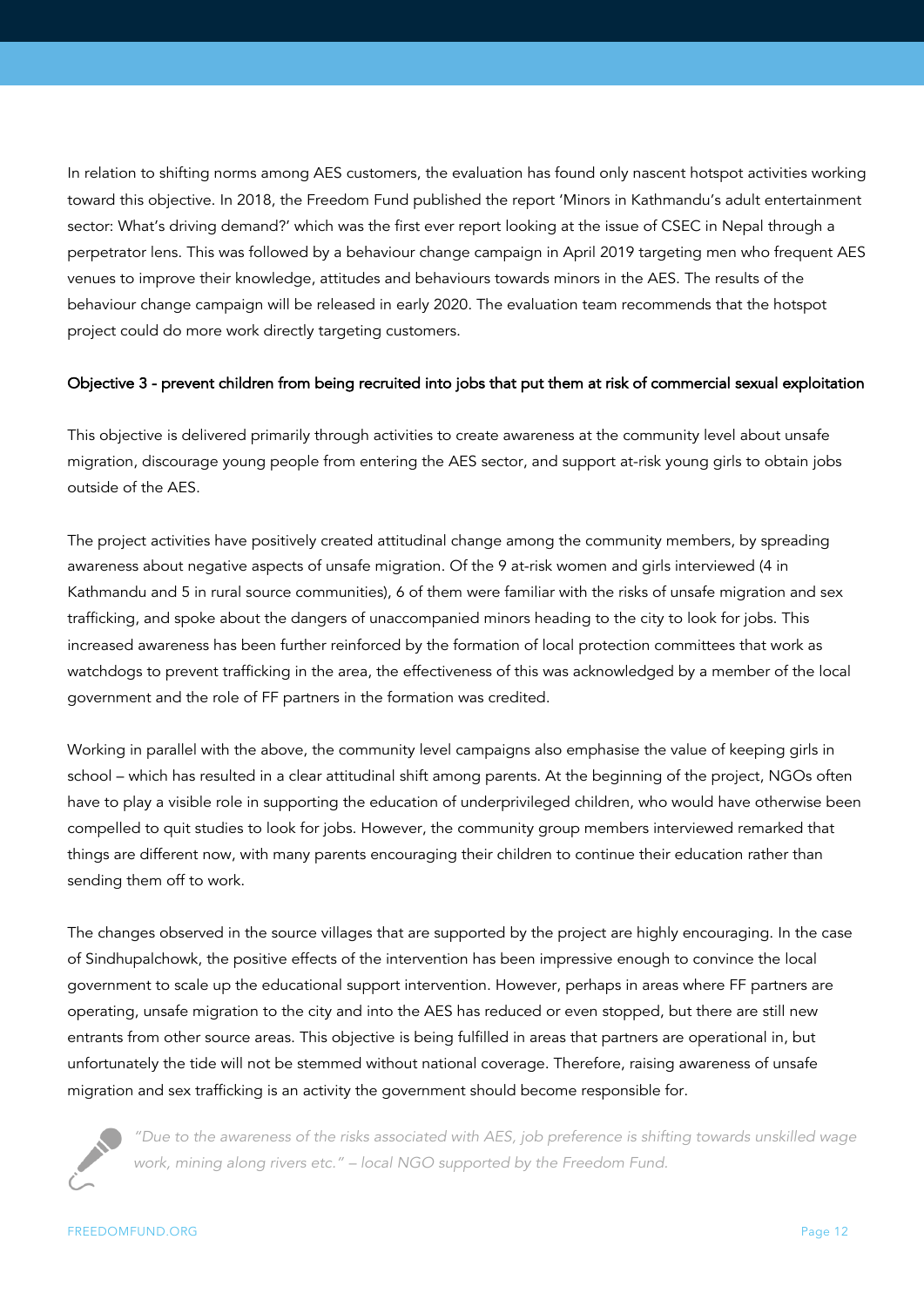### Efficiency: investment of project resources

*Under the theme of 'efficiency', the evaluation has sought to answer the following questions:*

• Based on the impact achieved as a result of partner activities, are the results proportional to the investment of *time and resources?*

Considering the observed reduction in the number of minors working in the AES, the resources invested seem proportionate to the amount of time, human and financial resources invested. The reduction in minors is believed to be the result of persistent efforts over the past three years and equally, the sustained investment. Notwithstanding, there are some areas where the evaluators believed efficiency could be improved.

In assessing the efficiency of the project, there are several specific aspects of the hotspot that should be highlighted as good practice:

- The Community of Practice model is efficient and beneficial. It has served as a network for NGO partners to come together, share their experiences and learn from each other.
- Organisational capacity has also been improved. The NGO partners listed numerous trainings received through the hotspot project that they felt strengthened their organisations. Staff working within partner organisations felt that they had been given ample opportunities to improve their skills.
- The FF hotspot team had the relevant expertise and were well-equipped to guide the project was a common view among the NGO partners. They also found FF responsive to their needs. For example, following reports of depression among some frontline staff, FF commissioned a technical assistant provider (Community Development & Research Organisation Nepal) to support FF partners and frontline staff in addressing their psychosocial health issues.

On the other hand, the evaluation team also found a number of opportunities for improving the efficiency of the project:

- The scope of activities performed by some partner organisations might be too wide, leading to already limited resources being spread too thinly across a variety of activities. This is particularly acute in the provision of livelihood support activities, with FF partners only given a modest budget to implementing these interventions. In turn, this small budget only allows each NGO to support a limited number of beneficiaries, neither reaching a sufficient scale nor level of specialisation that is required for livelihood interventions.
- There may be duplication between partners in some of the services provided, and agreeing on clearer delineation of duties in terms of geographic coverage or specialisation may help increase efficiency. In addition, the numbers of beneficiaries reached could be increased this way.
- Project reporting were perceived as very time consuming and as taking up a lot of human resource, drawing staff away from delivering services. FF requires reporting in English which exacerbates this. Staff also felt a pressure to show immediate results, but given the nature of the work this isn't always feasible.

In summary, it can be said that the results of the project is proportionate with the time and investment from the FF into the partner organisations. The hotspot model helps to amplify the effects of project resources, by encouraging cross-learning and capacity building among NGO partners, however more can be done to coordinate their efforts to minimise duplication and encourage specialisation.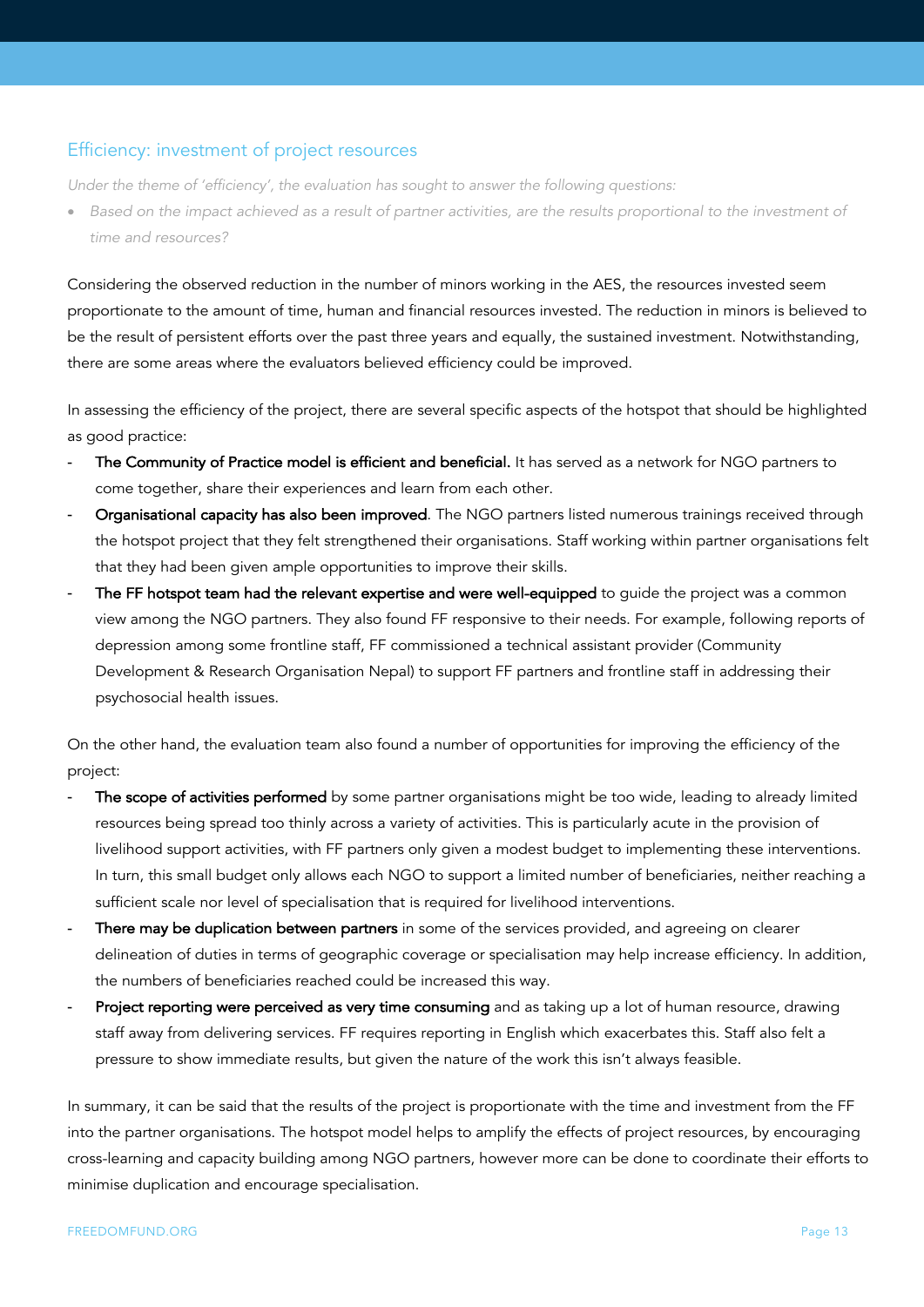#### Relevance: appropriateness in an evolving context

*Under the theme of 'relevance', the evaluation has sought to answer the following questions:*

- *Considering the change in context, are the hotspot's current goal and objectives still relevant?*
- *Are there any emerging priorities or activities that should be incorporated into future hotspot activities or any existing activities that could be deprioritised?*

Given that CSEC within the AES has not been eliminated, the goal of the hotspot project is clearly still relevant. The progress achieved thus far - evidenced in the reduction in the prevalence of minors in the AES - illustrates the significance of the hotspot project. Notwithstanding, the context of CSEC and the AES in Nepal has evolved, particularly shaped by more families and communities made vulnerable by the climate crisis and natural disasters, as well as emerging opportunities made possible by Facebook and other online platforms.

To fit this changing context, some adjustments to the project activities are recommended:

- Target informal venues within the AES: While FF partner activities appear to have been successful in improving the practices in more established venues, particularly the *Dohoris*, there remains a proportion of AES venues that are run informally, many of which are non-registered and are fairly mobile, such as *khajaghars* (teashops) where exploitation of minors is believed to persist. To remain relevant there should be more activity which focuses on such venues that operate beneath the radar.
- Tackle CSEC outside of AES venues: Amongst FF partners 15% reported that they believed the nature of exploitation to have changed, and that exploitation was now more frequently taking place in private residences outside of the AES or that minors were being contacted through the internet. The current model is not set up to tackle this form of exploitation. The FF has commissioned a scoping study to better understand whether there is a trend for exploitation of minors within Kathmandu to now happen outside of the AES, and to understand exactly what form this is now taking
- Increase focus on customers: While outreach work with owners/managers has been deemed effective in reducing demand, there has been less of a focus on outreach focusing directly on customers. It is noted that a behaviour change campaign targeting customers has taken place, with results due in early 2020. Nonetheless, there is scope to run other interventions to target customers. For example, alongside successful conviction of customers who engage in CSEC, more media coverage could be generated to spread awareness that sex with an underage minor is a prosecutable crime.
- Tailor skills provided to market demand: there may be an oversaturation in the market for certain livelihood skills, such as tailoring or hairdressing/beauticians. Some partners such as Women Forum for Women in Nepal (WOFOWON) have started providing more innovative skills such as computer skills training. FF partners should continue to provide a range of skills demanded by the market such as fixing mobile phones, plumbing, or electrical skills.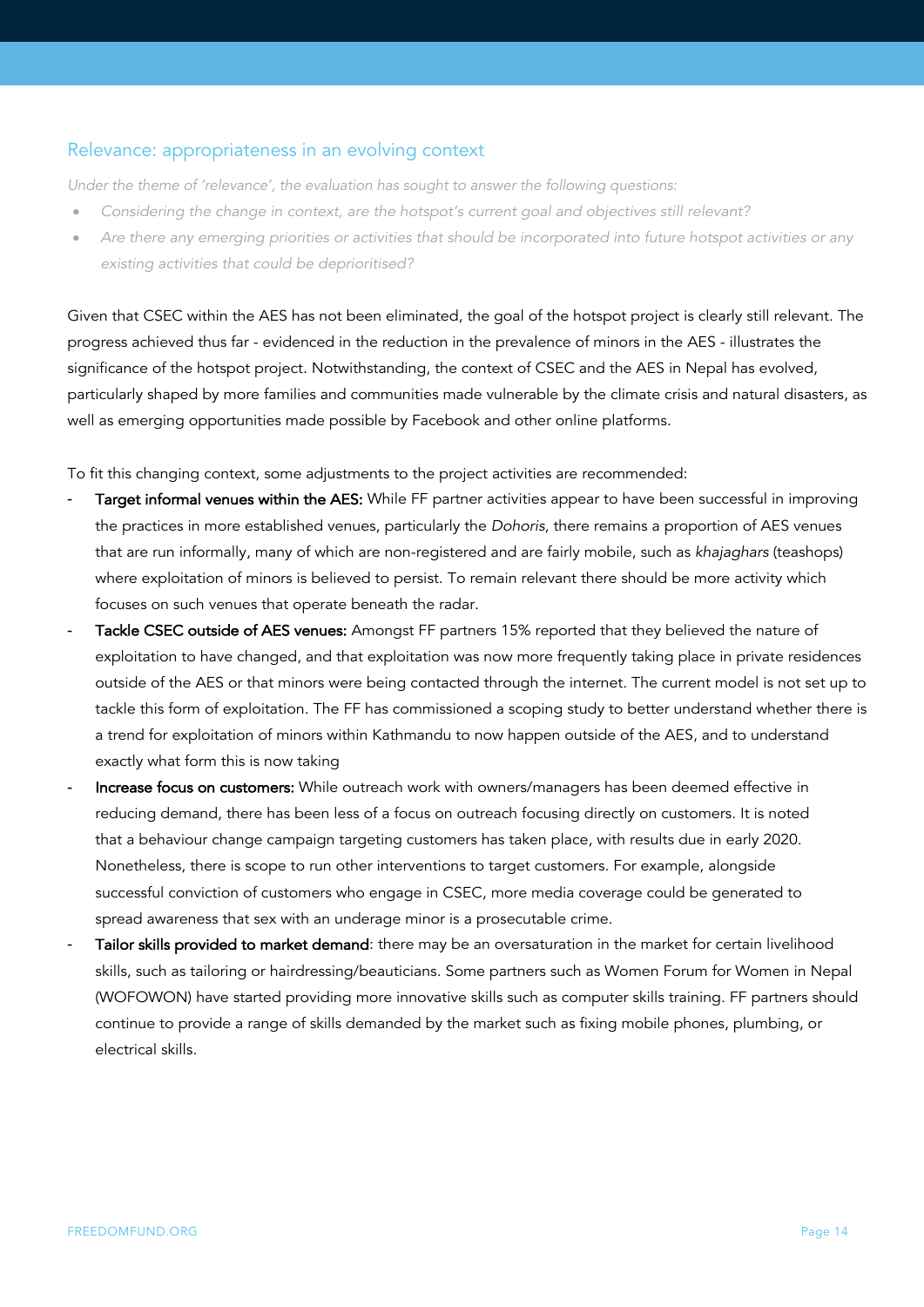## Sustainability: maintaining impact

*Under the theme of 'sustainability', the evaluation has sought to answer the following questions:*

- *To what extent is the progress of outcomes likely to be sustained?*
- What should the focus be for the remainder of the funded period to ensure that the impact achieved thus far is *maintained and that the reduction in the prevalence of minors in the AES continues?*

Continuity of momentum and impact after the project funding has ended is seen as a concern. At the time of writing, a succinct sustainability strategy is missing, and project partners are worried about maintaining the progress made thus far and avoiding backslide. While some of the project's achievements are considered to have sustainable components, there is still a need to identify funding to ensure the continuation of activities that will sustain outcomes.

There have been significant changes in the AES context since the project was designed. Given the environment has changed, adaptation of the core focus of the project would be needed to ensure further reductions in the exploitation can be made. There is strong evidence that the number of minors working in the sector has reduced when compared with three years ago, systematic changes that made this possible – reduced demand brought about by increased inspections and changes in the law – need to be safeguarded. FF partners believe that the reduction in minors was possible due to their consistent efforts in advocating with the government and pressing for monitoring of venues.

A number of successes of the project should be considered to hold a degree of sustainability. The Children's Act and Labour Act have been changed to ban minors in the AES. These achievements are significant, not only do they firmly set a precedent, but they mark a permanency of this position in that the legislature surrounding the topic has been formally amended. In addition, inspections increased in part owing to the trainings have been provided to police force and evidence provided by NGOs, both of which are changes to broader government systems and likely to have a durable effect.

The hotspot project has spurred an anti-trafficking movement in Nepal and promoted the voices of survivors and at-risk groups. A Community of Practice has been established among NGOs, and hundreds of local groups – including mothers' groups, credit and savings groups, youth clubs and watch groups – have been established to tackle human trafficking. These groups will serve as a localised means of continuing to support livelihoods, spread awareness of the risks of working within the AES and unsafe migration, and teach minors about their employment rights after the hotspot has ended.

Additionally, the resource centres provided by some of the FF partners will also allow the workers to continue furthering their knowledge and skills, and improve their livelihoods. One partner is starting peer-to-peer sessions, where past workers support current and prospective workers in raising awareness of exploitation in the AES and their rights to recourse. Such self-initiatives from FF partners is a positive step towards ensuring sustainability.



*"Before in restaurants, employees felt ashamed, they would give different names but they are now giving their real names. Change is coming slowly, people are feeling that they should not put up with abuse." – local NGO supported by the Freedom Fund.*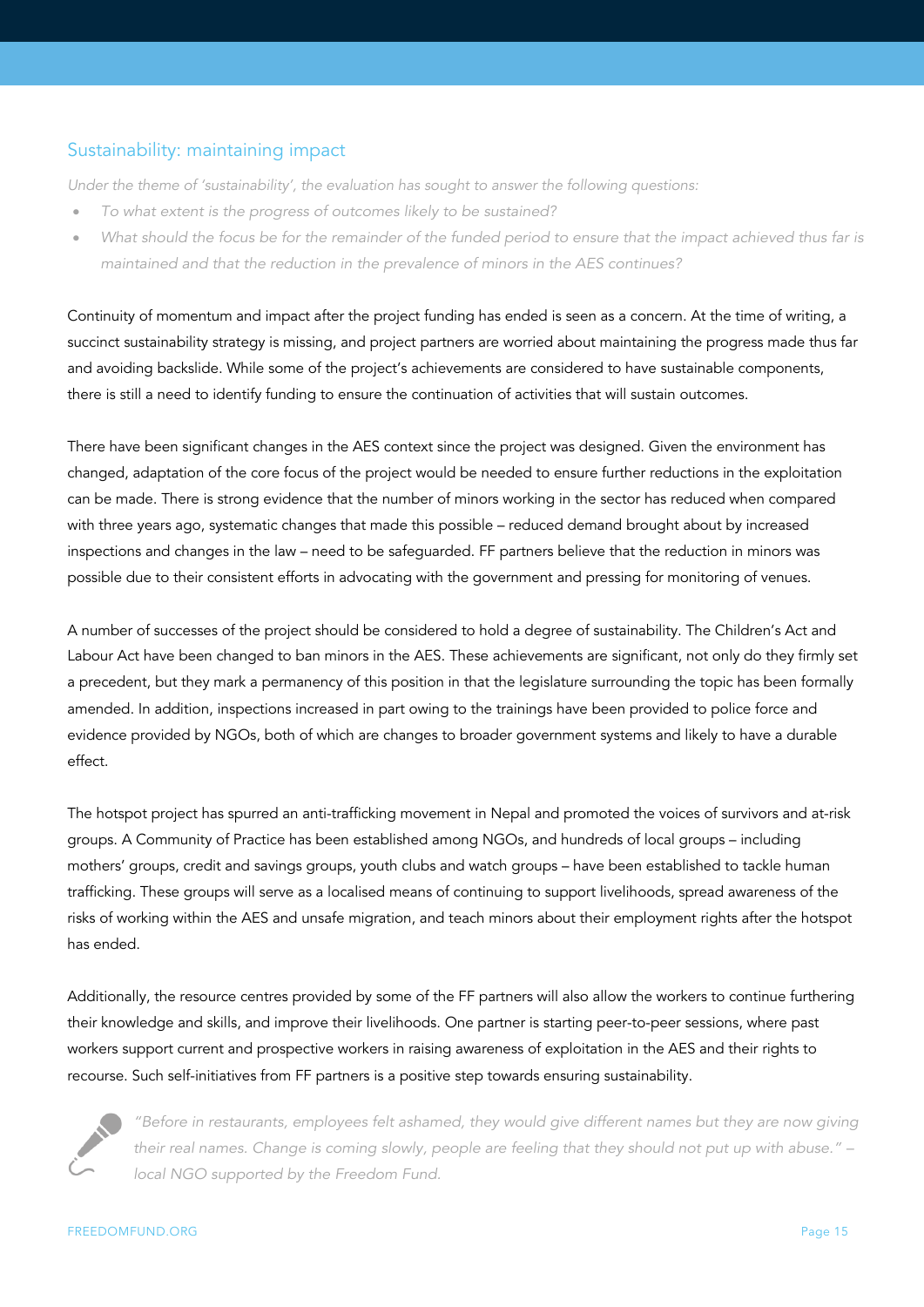Nonetheless, there are concerns that without continued pressure from NGOs the focus will be taken off the AES, inspections may reduce, prosecutions may fall and the issue of CSEC could drop down the government's agenda. For the remainder of the project period, the partners need to engage local police forces and government representatives to ensure inspections continue. Currently there is no funding saved for the continuation of this work, seen as a concern.

This evaluation seeks to highlight that there is no clear means or mechanism in place to ensure the continuation of activities currently funded by the hotspot project. As a priority, the project should focus on finding other sources of funding for the partner NGOs, or handing over activities to another entity, preferably the government to continue providing livelihood assistance, education support, enforcing inspections, and awareness raising. The view of the evaluators is that without a clear sustainability strategy it is difficult to foresee the activities and outcomes being maintained.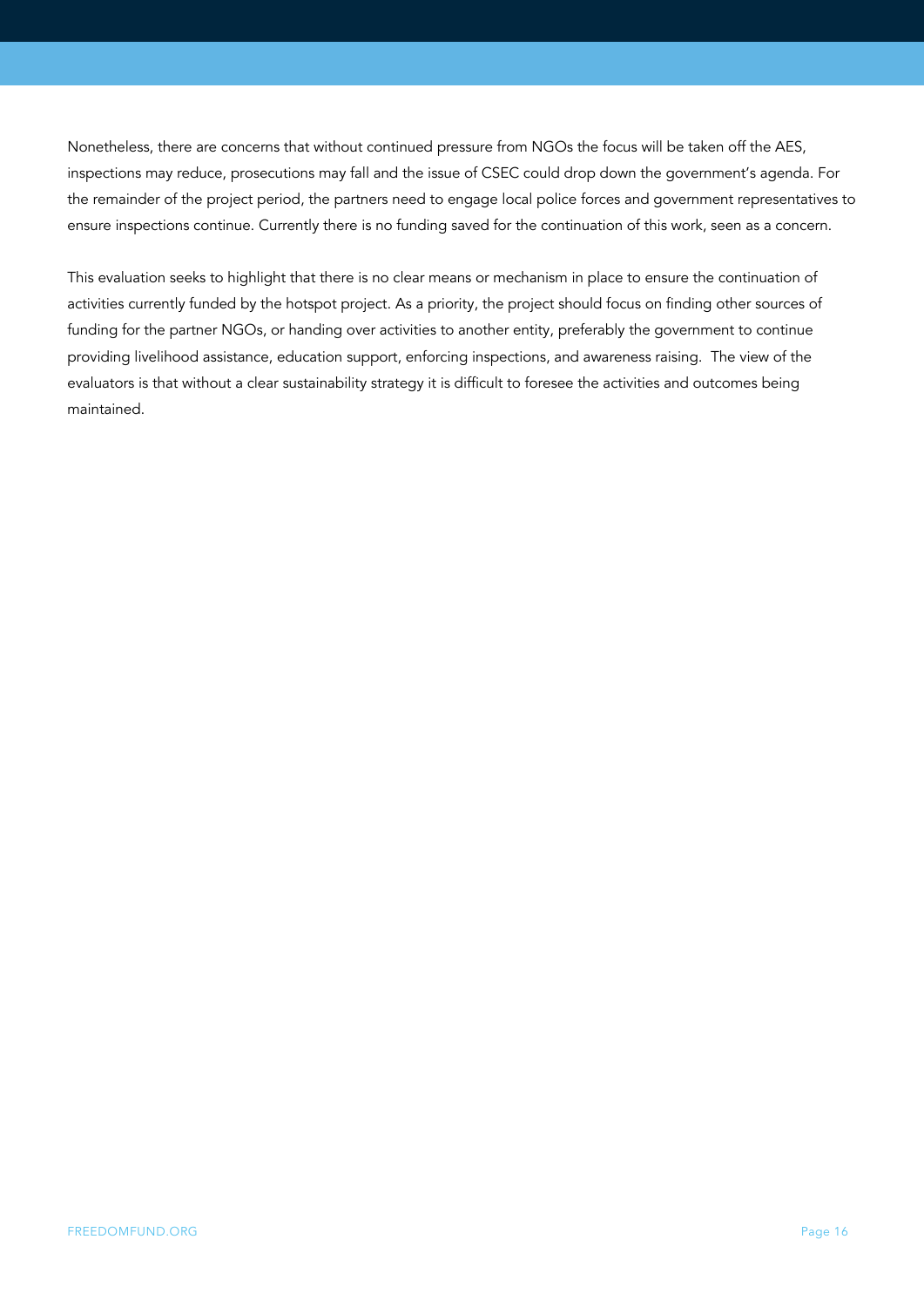## Conclusion and recommendations

The reduction in the prevalence of minors in the AES – as indicated by the prevalence study by Dank (2019) – is corroborated by the observations among interviewees. Two-third of the respondents to this evaluation said that they have seen fewer minors in the sector compared to three years ago. In particular, AES employers and workers have noted the harsher environment that discourages the hiring of children in AES venues. Clearly, the work of NGO partners during the policy making process of the Children's Act and Labour Law, and subsequent support to lower-level government departments in conducting raids and prosecuting offenders have strongly contributed to the reduction in prevalence.

Based on the findings from the evaluation, the study draws attention upon a few aspects that need to be considered by the FF within the remaining time period of the hotspot project. In addition, we also offer suggestions for other civil society actors – NGOs and INGOs – who are working to end CSEC and other forms of exploitation in the AES in Nepal.

## Recommendations for the Freedom Fund

#### Sustain progress observed

1. The FF should continue working with partners to develop the sustainability strategy. The sustainability strategy should determine which activities partners should focus on for the end of the funded period and afterwards, in order to safeguard project outcomes. The sustainability strategy should also assist in determining how activities can be continued, whilst reducing reliance upon the FF.

#### Recommendations for other civil society actors

#### Continue activating government mechanisms

- 2. Ensure inspections of venues are continued by activating government mechanisms. Partners should advocate for an official government structure to be put in place to continue venue inspections, this structure could replicate the MAC or be an alternative. Advocacy efforts should target specific ministries such as the Ministry of Women, Children and Senior Citizen; Ministry of Labour, Employment and Social Security; National Child Rights Council (NCRC) and Municipal Government
- 3. Continue to advocate as a standalone body or coalition of locally based organisations. This body should be locally-owned in that the organisations determine their own agenda and work to deliver it, rather than directed by a funder.

#### Continue pressure on employers

- 4. Hone-in on the more exploitative venues within the AES, such as dance bars. Efforts should include outreach to employers to improve practices and to spread awareness of the Children's Act 2075 (2018) and Labour Act 2074 (2017).
- 5. Increase focus on hidden or 'underground' venues beyond the AES. Research is currently underway into these venues - ensure research is shared with relevant NGO groups and funders. Research should also inform design of interventions that are appropriate and effective to tackle exploitation in these venues.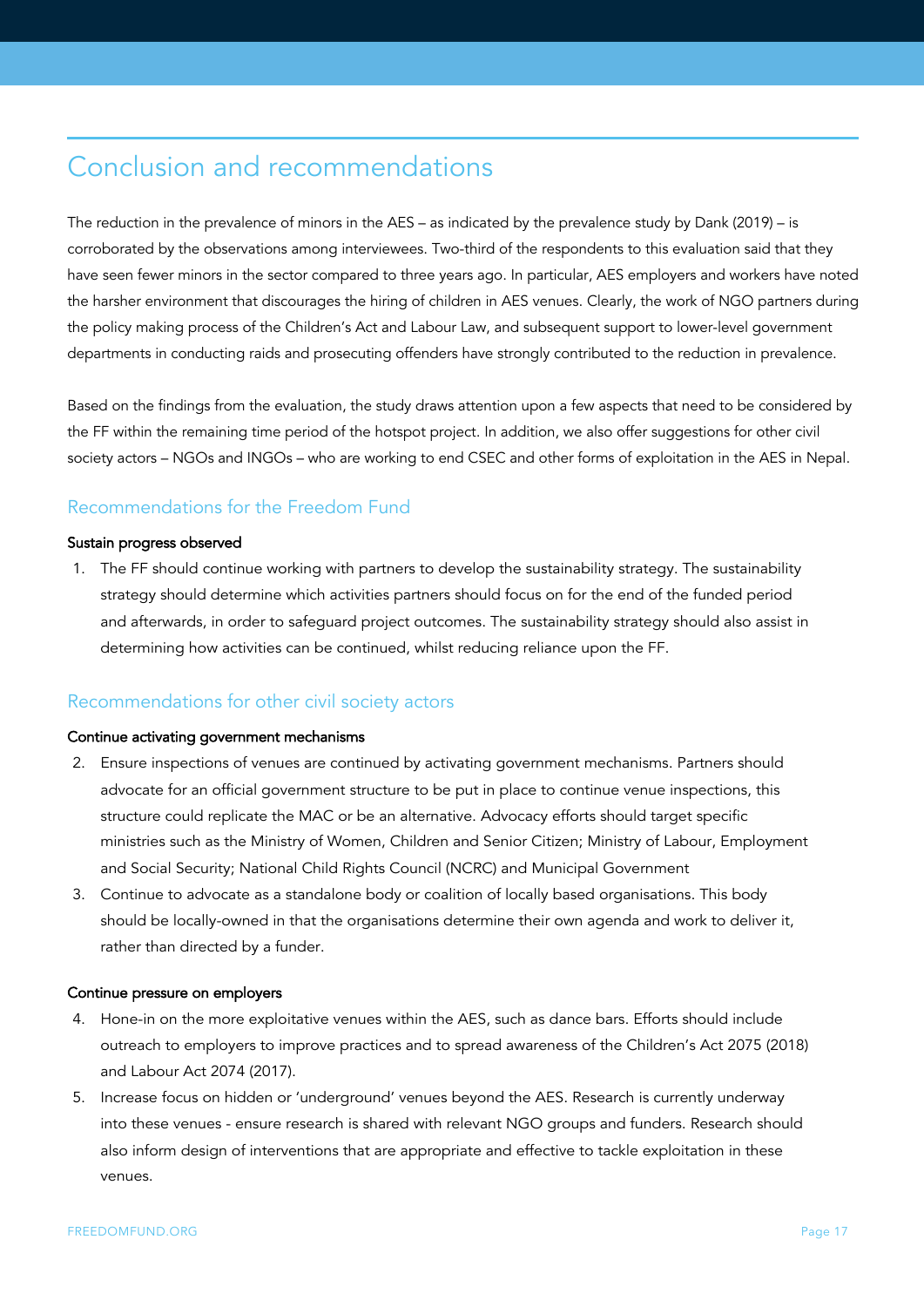#### Increase pressure on customers

- 6. Target perpetrators and 'bystanders' of exploitation through a demand-side campaign to develop more positive and respectable norms. A behaviour change campaign that targets potential perpetrators is already underway, conducted by Equal Access. This campaign is being evaluated, results are due in April 2020. Contingent upon the results of the evaluation, NGOs should consider ways of continuing and scaling up the campaign.
- 7. Focus on increasing numbers of prosecutions of customers, in addition to continuing case work to prosecute owners. Some partners are already working on prosecutions however there is typically less of a focus on customers. Those working in the field should aim to create media coverage and spread awareness that sex with an underage minor is a prosecutable crime.

#### Continue support for AES workers

- 8. Increased knowledge and confidence seem to have occurred. Focus on forming mechanisms where workers can exercise their rights and negotiate with employers. These mechanisms should include partnerships between workers and trade unions (Nepal Trade Union Congress and the General Federation of Nepalese Trade Union), as well as workplace committees, peer-to-peer networks etc.
- 9. Livelihood support should be informed by market demand and designed to prepare workers for jobs that are readily available. For instance, in fixing mobile phones or working with computers. Where training is provided towards setting up of a business, this training should be coupled with finance support such as linking participants to microloan institutions.

#### Prevent risky migration of girls from source areas

- 10. Support norms around the value of girls continuing education. These norms could be bolstered by mobilising government support (as with the case in Sindhupalchowk). Efforts could focus on getting the government to roll out these norms and messages within existing national-level programs.
- 11. Take the awareness sessions in source communities to national scale via government mechanisms. Safer migration is already embedded in the school curriculum, NGOs should work with government to determine a means of reaching adults on a national scale.

#### Strengthen coordination between NGOs

- 12. More coordination and geographic delineation among frontline NGOs would help to avoid duplication of responsibilities.
- 13. Consider NGOs specialising in specific areas and partner NGOs referring workers/ at-risk individuals to those with specific specialist skills, for instance in psychosocial counselling, legal cases, livelihood support etc.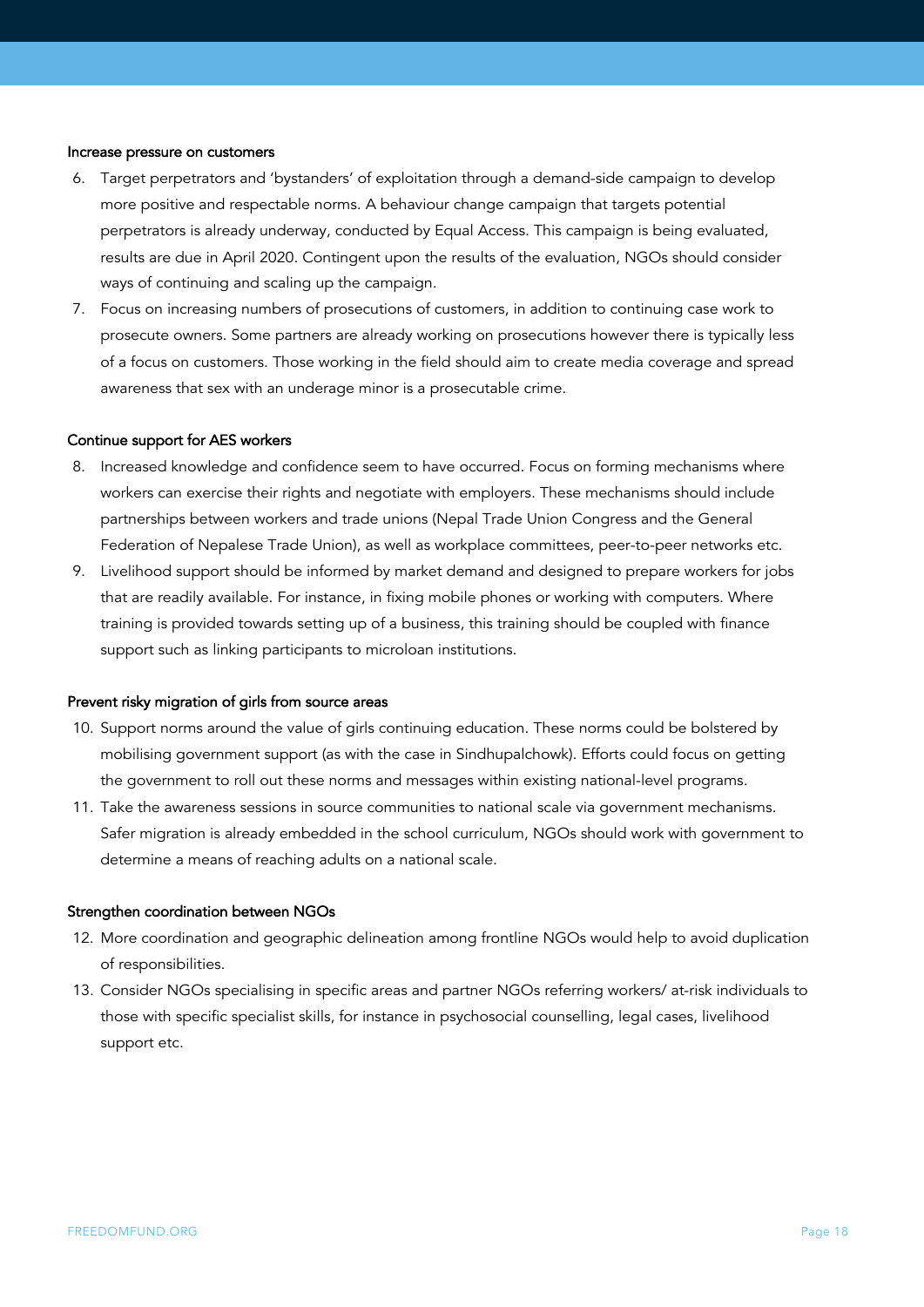#### Annex

Reduced demand due to the combined deterrent effect of increased inspections and changes in the law

Necessary evidence established: strength of evidence in that the majority of stakeholders (63%) reported demandside changes in terms of the reduced demand due to the decreased likelihood of owners hiring minors and linked this back to either the deterrent effect of the new laws or increased inspections. This group includes AES workers, central government, local government, FF partners, owners, and international NGO representatives.

Sufficient evidence established: the breath of stakeholders crediting demand-side changes constitutes sufficient evidence. Potential incentives for answering in a particular way were taken into consideration in determining whether this was sufficient. As such, it was determined that the group didn't have ulterior motives to respond in this way.

The above both sit on the positive side of each spectrum, and as such go a considerable way towards affirming the causal inference. As such the pathway passes the smoking gun test. However, it is not strong enough on both to constitute the doubly decisive test being passed.

Rival hypothesis is substantially weakened. The rival hypothesis was that reduced demand is due to norm changes of customers or owners that are independent of the hotspot's work, mass media coverage, governmental changes that are independent of the hotspot's work, or that changes are due to the work of other organisations.

The media is not considered a major determinant, it was mentioned by only 9 stakeholders as having a contributory role. Respondents credited the hotspot organisations for their activities that led to the reduction of demand, none mentioned other child rights groups or organisations. Non-beneficiaries also did not mention other organisations. In terms of government changes independent of the hotspot's work, there was no evidence in the study to indicate that the changes would have taken place without the pressure from the hotspot, however, there was no concrete evidence to the contrary either. It is reasonable to assume that any new policies were significantly influenced by the advocacy of the FF partners. No elements of the rival explanation would pass the necessary nor sufficient tests, therefore they are considered to be discounted.

Minors are less prone to unsafe migration

Necessary evidence – only 14% (10/70) respondents reported that minors are less prone to unsafe migration. While this gives some strength to this hypothesis it is not sufficient to consider it necessary.

Sufficient evidence – although there is some breath to the voices affirming this hypothesis (group includes prospective AES workers, community groups, local government and FF partners). Given that none of the previous or current AES workers, nor the owners, report this trend. We cannot say there is sufficient evidence.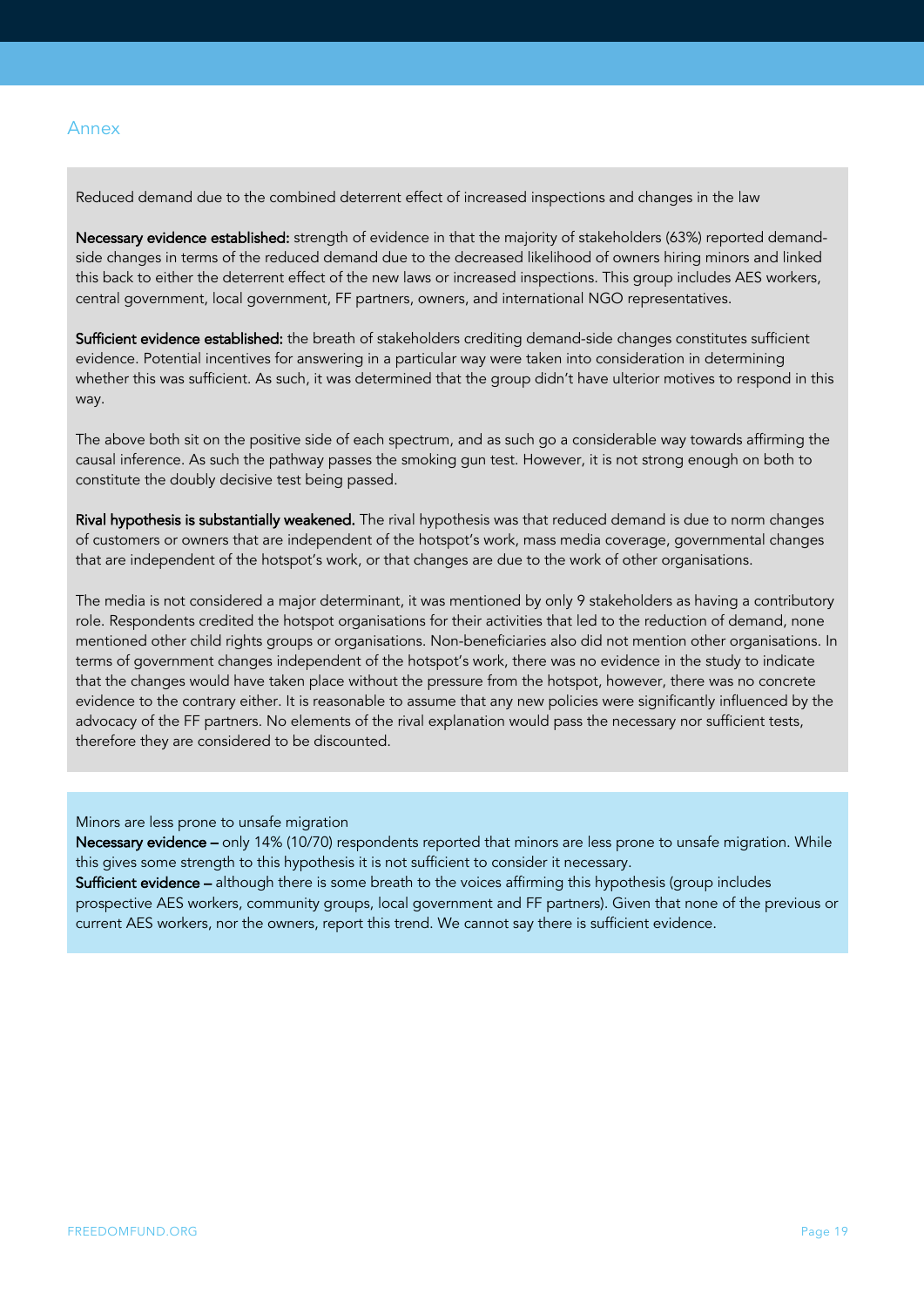### References

Dank, M., et al. (2019). *Prevalence of minors in Kathmandu's adult entertainment sector*. [online] New York. Available at: https://freedomfund.org/wp-content/uploads/Prevalence-of-minors-in-Kathmandus-adult-entertainment-sector-FINALprint.pdf.

Frederick, J. (2009). Terre des hommes Foundation, Situation Analysis.

Ministry of Women, Children and Social Welfare, Government of Nepal. (2008). *Study about Cabin, Dance Restaurant and Massage Parlours.* Kathmandu: MoWCSW.

National Human Rights Commission, International Labour Organisation. (2004). *Girls and Young Women Employed in Entertainment Sector*. (draft).

Ricks, J., & Liu, A. (2018). *Process-Tracing Research Designs: A Practical Guide*. PS: Political Science & Politics, 51(4), 842-846. doi:10.1017/S1049096518000975

Shakti Samuha, Free the Slaves, (2008). *A Study on the Condition of Slavery among Women and Girls Employed in the Restaurants and Massage Parlours of Kathmandu Valley.* Kathmandu: Shakti Samuha.